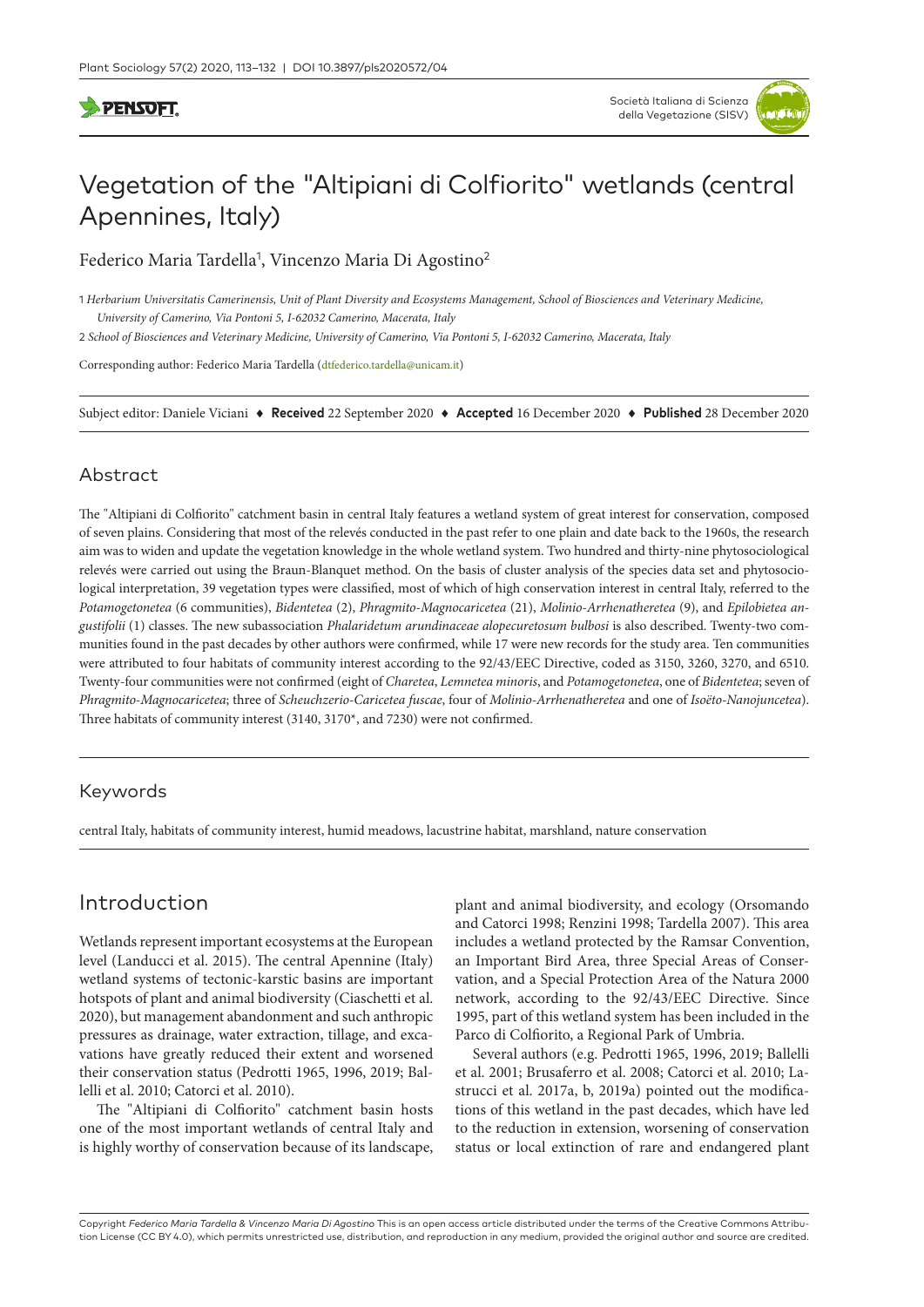communities, some of which deemed habitats of community interest (Biondi et al. 2010). Moreover, this wetland system includes the Habitat "C1.6a Temperate temporary waterbody" that, although is qualified for Least Concern in the European Red List of habitats and, thus, is not deemed threatened at the European level, in Italy has a declining trend in extent and quality (Janssen et al. 2016).

Most of the studies about the vegetation of this district have been conducted at the Palude di Colfiorito, in the central part of the catchment basin, since the 1960s by Pedrotti, who published the vegetation map (Pedrotti 1975) and the related phytosociological relevés (Pedrotti 2019), which date back to the years 1963-1968, along with some new relevés (Pedrotti 2019; Pedrotti and Murrja 2020). Some other relevés at the Palude di Colfiorito have been published by Pedrotti (1979), Buchwald (1992, 1994), and Lastrucci et al. (2017a). A few relevés are available for the other wetlands (Aleffi and Cortini Pedrotti 1995; Pedrotti 2019).

Considering that the plant sociology of plant communities in the whole system of the "Altipiani di Colfiorito" had never been exhaustively analysed and that most of the relevés conducted in the past refer to the only Palude di Colfiorito and date back to the 1960s, the research goal was to classify the plant communities that compose the vegetation of the wet environments, widening and updating the vegetation knowledge of the wetland system.

### Methods

#### Study area

The study area, known as the "Altipiani di Colfiorito", is located between Umbria and Marche in central Italy (Fig. 1) (coordinate range 42° 59.40'–43° 04.50' N, 12° 50.30'– 12° 55.80' E), at altitudes ranging from 750 to 810 m a.s.l., and consists of seven plains, named the Palude di Colfiorito, Piano di Colfiorito, Piano di Popola e Cesi, Piano di Annifo, Piano di Arvello, Piano di Colle Croce, and Piano di Ricciano (Appendix I).

In terms of bioclimate, the study area is in the lower supratemperate bioclimatic belt, whose thermotype is lower supratemperate and the ombrotype is lower humid (Pesaresi et al. 2017); the mean annual temperature ranges from 11 to 13 °C and the mean annual precipitation from 1000 to 1100 mm (Orsomando et al. 2000).

The geological substratum is composed of limestones and the plains are covered by lake and marshy deposits, such as gravel, clay, silty clay, and peat (Materazzi and Pieruccini 2001). Soils are deep, hydromorphic, subacid, rich in organic matter, with silty clayey texture and scarce or absent skeleton (Giovagnotti et al. 2003).

The water supply is mainly provided by rainfall, which is maximum in autumn-winter-spring and minimum in summer, while only a small part derives from some torrent waterways and small springs. This rainfall trend determines significant water level fluctuations, namely the increase of the water-covered areas for short periods, followed by their drainage in summer. Swallow holes at the borders of the plains are the only form of natural drainage and are a surface effect of underground karstic phenomena. A hydric system composed of artificial canals and ditches of moderate depth drains water to swallow holes.

The plains are mainly covered by aquatic and marsh vegetation, humid hay meadows, and arable lands, cultivated mainly with wheat, barley, spelt, lentils, and potatoes, alternated with copses of woody hygrophilous vegetation. The areas between the plains and slopes of the surrounding mountains host agricultural land, small mixed woodlands with *Quercus cerris* and *Carpinus betulus* and with *Q. cerris* and *Ostrya carpinifolia*, hay meadows, and dry grasslands (Orsomando and Pambianchi 2002).

#### Land use history and anthropic pressure

The study area has a long land use history. Artificial underground drainage systems were built about two thousand years ago by the Romans and, more recently (1458- 1464) by the Da Varano Dukes. The latter, called "Botte dei Varano", caused the complete drainage of the Piano di Colfiorito that until then had hosted a lake (Mengozzi 1781; Pedrotti 2019). Between 1492 and 1631 numerous attempts were carried out to drain the Palude di Colfiorito, by excavating and progressively enlarging the swallow holes, digging canals and ditches, but they never succeeded in the complete reclamation of the basin (Sensi 1998; Pedrotti 2019). Even in the last century, the Palude di Colfiorito was subjected to numerous attempts of reclamation to widen the extent of croplands (Lippi-Boncambi 1940; Pedrotti and Pettorossi 1968, 1969; Pedrotti 2019).



Figure 1. Location of the "Altipiani di Colfiorito" (central Italy).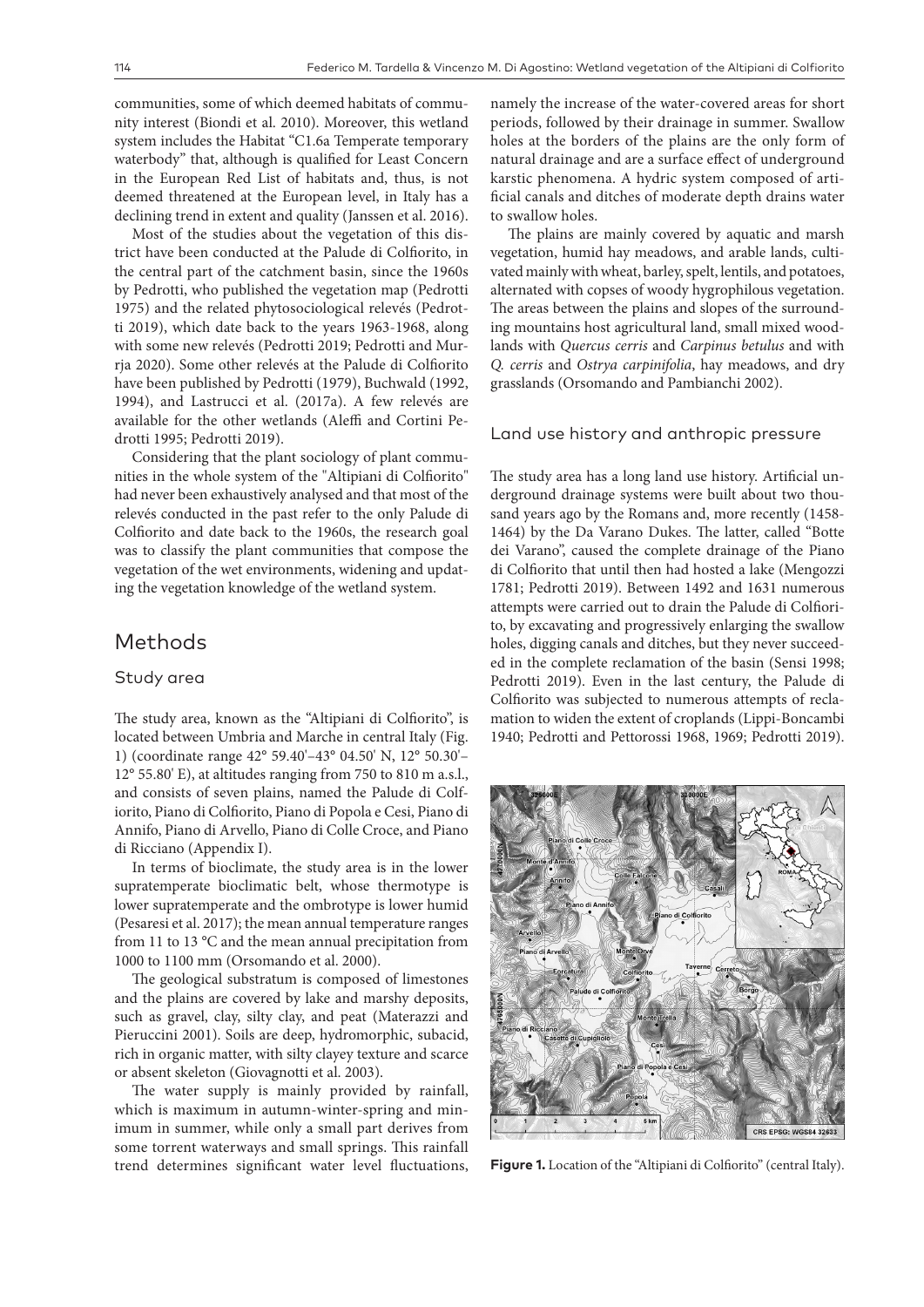Photographic documentation of the Palude di Colfiorito shows that in the 1940s-early 1950s, this wetland was almost completely flooded during the rainy part of the year, appearing as a lacustrine area surrounded by a belt of *Phragmites australis* and *Schoenoplectus lacustris*, and was indeed called Lake of Colfiorito (Brusaferro et al. 2008; Catorci et al. 2010; Pedrotti 2019). The reed was contained by flame weeding to foster the presence of anatids for hunting purposes (Brusaferro et al. 2008). The extent of the coenoses of the *Phragmition communis* was changeable depending on the water amount and anthropic pressure, whereas, in the outer part of the basin, there was herbaceous vegetation (Pedrotti 2019). The free waters in the central part of the basin in the mid of the reed bed hosted hydrophytic communities characterized by *Potamogeton lucens*, *Nymphaea alba*, *Persicaria amphibia*, and *Characeae* (Pedrotti 2019).

Between 1964 and 1972, the vegetation of a peat bog, composed of *Eriophorum latifolium*, *Carex panicea*, and *Juncus subnodulosus* communities, along with *Magnocaricion elatae* communities and part of *Ranunculion velutini* hay-meadows, were destroyed to plant a poplar (*Populus canadensis*) cultivation, and then drained, tilled, and subjected to peat mining (Pedrotti 1965, 1977, 2019).

From the early 1970s, when hunting was prohibited and the periodical flame weeding ceased, to the end of the 20th century, the reed doubled its surface to the detriment of hydrophytic communities and *Schoenoplectetum lacustris* (Pedrotti 1975; Orsomando 2002; Catorci et al. 2010), while the vegetation of *Trifolio-Hordeetalia* reduced its extent (Pedrotti 2019).

In the early 1990s, the thresholds of the bulkheads in front of the three main swallow holes were raised, and gaps in the helophytic vegetation were opened near the borders of the basin (Pedrotti 1996). This intervention had the positive effect of limiting the frequency of desiccation events during summer. However, in the last 20 years, the Palude di Colfiorito underwent several times desiccation, probably because of the reduction of precipitation and the increase in evapotranspiration due to the spread of the reed bed (Brusaferro et al. 2008; Catorci et al. 2010).

Since the institution of the Colfiorito Regional Park, the anthropic pressure ceased; however, the reed bed spread, closing some canals and ditches, and accumulated a great amount of litter, causing negative impacts on the wetland ecosystem (Brusaferro et al. 2008; Catorci et al. 2010). The *Nymphaeetum albae* spread as well, and a shrub formation now covers the area formerly covered by the peat bog vegetation (Pedrotti 2019).

Recently, Lastrucci et al. (2019a) recorded at the Palude di Colfiorito a net 18.8% increase in the surface of the reed bed between 1988 and 2012 due to the expansion of the reeds in terrestrial habitats formerly covered by different types of natural vegetation. However, they reported a retreat of the reed bed from the waterfront and an increasing fragmentation associated with the reed dieback process (Lastrucci et al. 2017b, 2019a).

The privately-owned lands occupied by humid hay meadows around the marsh, as well as in the other plains, are traditionally mown twice during the year (late June/ early July and late August). The use of fertilizers in the surrounding arable lands has been deemed as the main cause of water eutrophication in the Palude di Colfiorito, where the quality of water between 2004 and 2011 was frequently considered as poor or bad, with low oxygen concentrations during summer (Regione Umbria 2015).

#### Data collection

We conducted 239 phytosociological relevés (years 2005-2009) using the Braun-Blanquet phytosociological method (Braun-Blanquet 1964). The species nomenclature followed Bartolucci et al. (2018). For each relevé, we recorded the following data: collection date, locality, altitude (m a.s.l.), slope aspect (azimuth degrees), slope angle (vertical degrees), total vegetation cover (%), and cover-abundance values of the species, the latter assigned using the Braun-Blanquet scale (Braun-Blanquet 1964). Localities are indicated in the tables (Supplementary material 1: Tables S1-S19) using the following abbreviations: An, Piano di Annifo; Ar, Piano di Arvello; Cc, Piano di Colle Croce; Co, Piano di Colfiorito; PC, Palude di Colfiorito; P, Piano di Popola e di Cesi; R, Piano di Ricciano. The dates of relevés are listed in Appendix II.

#### Data elaboration

We transformed Braun-Blanquet cover-abundance classes into percent values using the average cover values of Braun-Blanquet classes:

- $+$  (< 1%), 0.5 %;
- $1(1-5\%, 3\%);$
- 2 (5–25%), 15%;
- 3 (25–50%), 37.5%;
- 4 (50–75%), 62.5%;
- 5 (75–100%), 87.5%.
- r (rare species) were attributed 0.1%.

We performed cluster analysis on the Hellinger-transformed "relevé-by-species cover" matrix, using the group average algorithm, based on euclidean distance. The Hellinger transformation is recommended for the classification and ordination of species abundance data (Rao 1995; Legendre and Gallagher 2001). To perform cluster analysis, we used R software (version 3.4.1, R Foundation for Statistical Computing, Vienna, Austria, 2017, [http://](http://www.R-project.org) [www.R-project.org\)](http://www.R-project.org) and the hclust function of the *stats* R-package, version 3.4.1, as well as the vegdist function of the *vegan* R-package, version 2.4-3 (Oksanen et al. 2017). To perform the Hellinger transformation, we used the decostand function of *vegan*.

For the syntaxonomic placement of the vegetation types, we referred to Chytrý (2011), Landucci et al. (2013, 2015, 2020), Biondi and Blasi (2016), Mucina et al. (2016),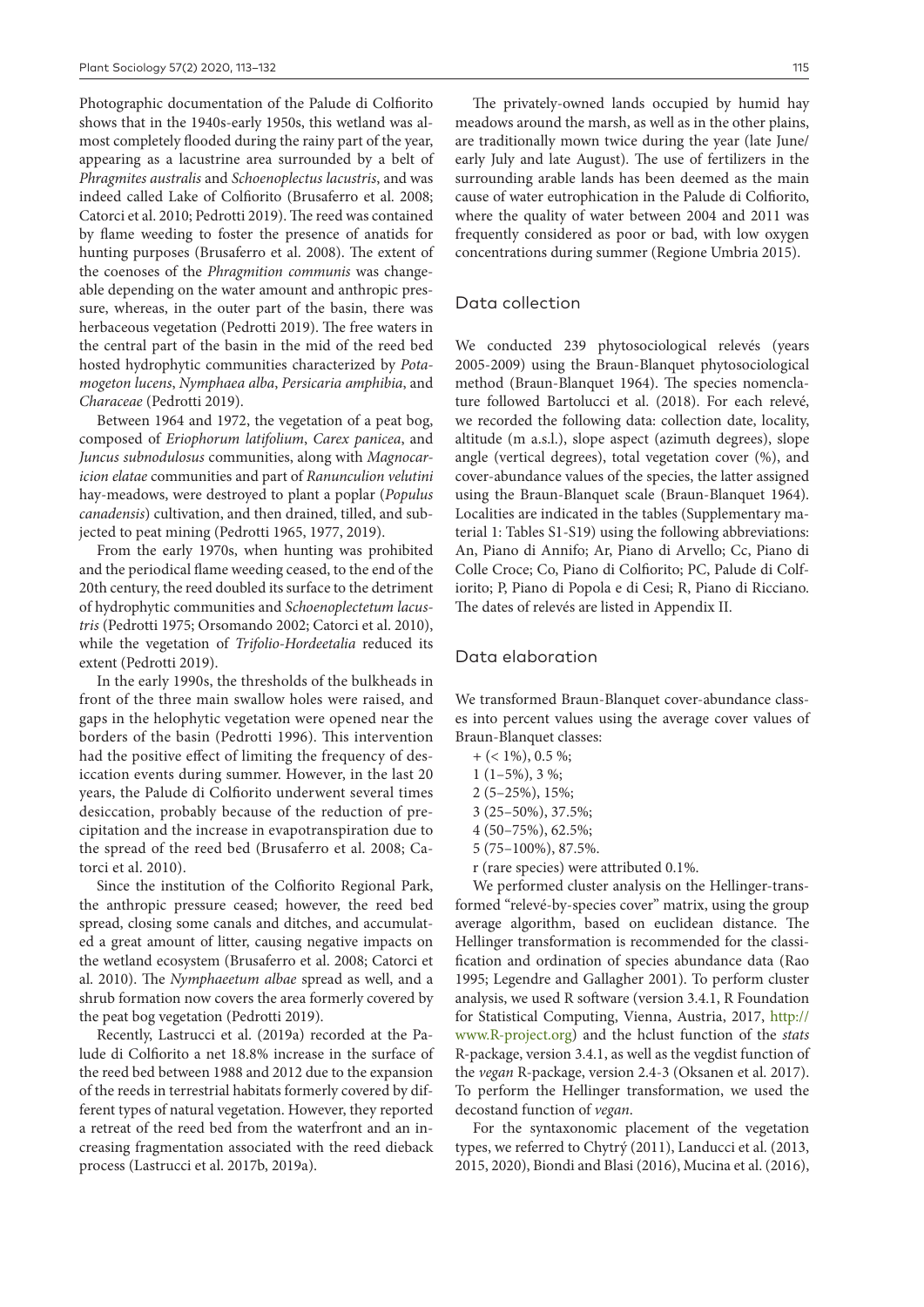Venanzoni et al. (2018), and Ciaschetti et al. (2020). The nomenclature of alliances and higher syntaxonomic ranks was taken from Mucina et al. (2016). For nomenclature at the association level, we referred mainly to Chytrý (2011) and Landucci et al. (2020).

Finally, we compared the plant communities found in our survey with those found by other authors in the past in the study area and assessed their status as habitats of community interest sensu 92/43/EEC Directive following the Italian interpretation manual of the 92/43/EEC Directive habitats (Biondi et al. 2010).

### Results

The cluster analysis of the phytosociological relevés showed the following nineteen main groups (Fig. 2), some of which were further divided into sub-clusters depending on their floristic characteristics: rooting hydrophytic communities dominated by *Myriophyllum spicatum*, *Persicaria amphibia*, *M. verticillatum*, *Nymphaea alba* (group 1, Suppl. material 1: Table S1) or *Callitriche stagnalis* (group 2, Suppl. material 1: Table S2); rooting hydrophytic communities with a dominance of *Ranunculus trichophyllus*, and helophytic vegetation with a dominance of *Glyceria notata* (group 3, Suppl. material 1: Table S3); helophytic communities dominated by *Berula erecta*, *Catabrosa aquatica*, *Veronica anagallis-aquatica*, *Nasturtium officinale* or *Helosciadium nodiflorum* (group 4, Suppl. material 1: Table S4), *Eleocharis palustris* (group 5, Suppl. material 1: Table S5), *Schoenoplectus lacustris*, *Limniris pseudacorus*, *Typha latifolia*, *Carex hirta*, *Glyceria maxima* (group 6, Suppl. material 1: Table S6), *Carex vesicaria* (group 7, Suppl. material 1: Table S7), *Juncus inflexus* subsp. *inflexus* (group 8, Suppl. material 1: Table S8); *Sambucus ebulus*-dominated perennial nitrophilous

vegetation (group 9, Suppl. material 1: Table S9); helophytic communities characterized by *Carex riparia*, *Cyperus longus* or *Phragmites australis* (group 10, Suppl. material 1: Table S10); therophytic ephemeral nitrophilous communities dominated by *Xanthium italicum*, *Bidens tripartita* subsp. *tripartita* and *Persicaria lapathifolia* subsp. *lapathifolia* (group 11, Suppl. material 1: Table S11); perennial hygro-nitrophilous vegetation characterized by *Epilobium hirsutum* or *Galega officinalis* (group 12, Suppl. material 1: Table S12); grassland communities dominated by *Deschampsia cespitosa* (group 13, Suppl. material 1: Table S13) or *Ranunculus velutinus* (group 14, Suppl. material 1: Table S14); helophytic vegetation with a dominance of *Sparganium erectum* (group 15, Suppl. material 1: Table S15) or *Carex acuta* (group 16, Suppl. material 1: Table S16); *Potentilla reptans*-dominated perennial hygro-nitrophilous vegetation (group 17, Suppl. material 1: Table S17); *Phalaris arundinacea*-dominated helophytic vegetation (group 18, Suppl. material 1: Table S18); *Carex otrubae*, *Rorippa amphibia* or *Gratiola officinalis*-dominated communities (group 19, Suppl. material 1: Table S19).

### Discussion

#### Phytosociological interpretation of plant communities

The phytosociological interpretation of plant communities highlighted by cluster analysis (Fig. 2) led to identifying 39 plant communities, described below according to their floristic, phytocoenological, and ecological features. *POTAMOGETONO PECTINATI-MYRIOPHYLLETUM SPICATI* Rivas Goday 1964 (group 1, Suppl. material 1: Table S1, rels 1–2)



Figure 2. Dendrogram obtained from the cluster analysis of the "relevés-by-species" matrix. The cluster numbering corresponds to the table numbering in the supplementary material 1.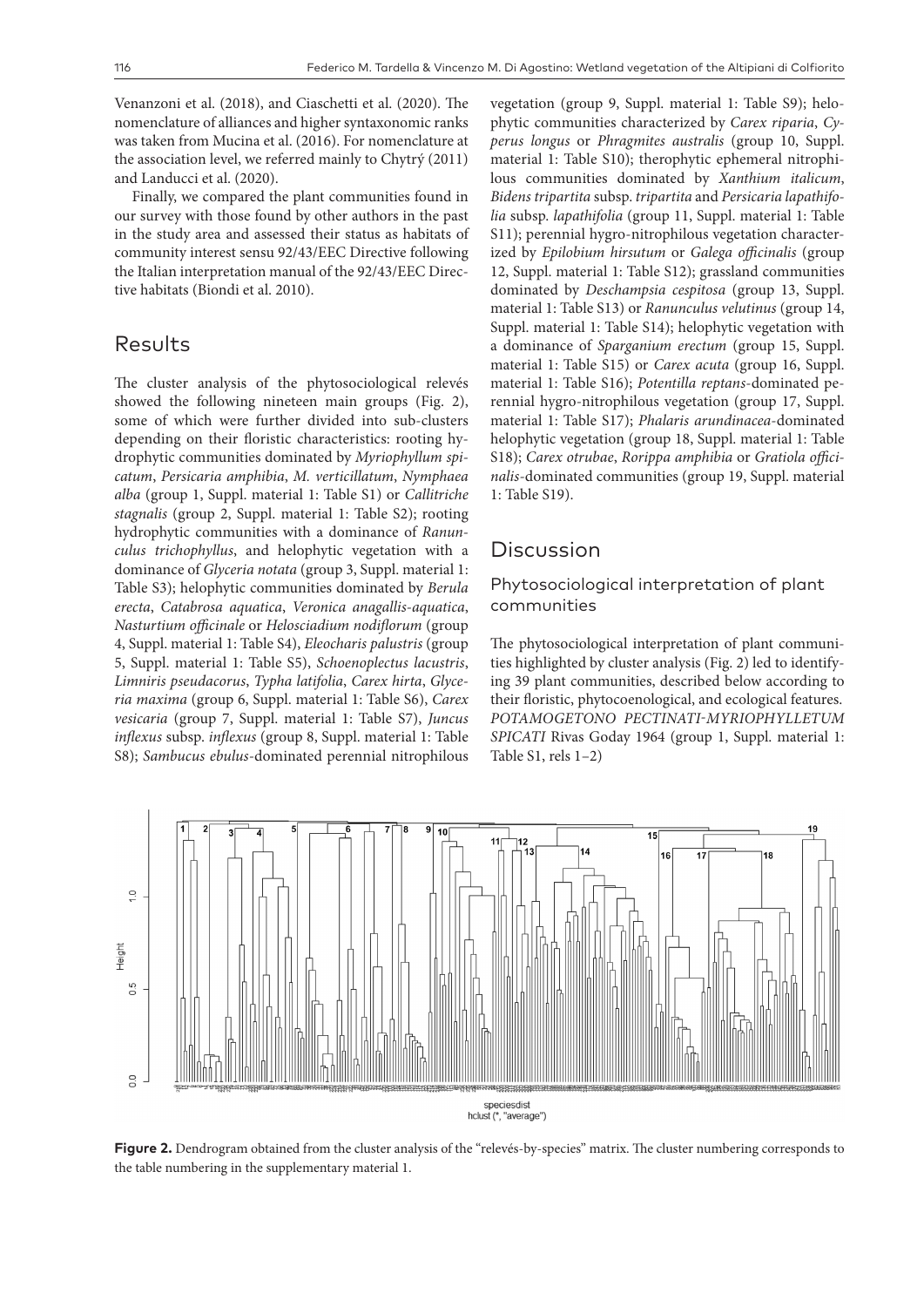Hydrophytic vegetation characterized by the submerged species *Myriophyllum spicatum*, attributed to the *Potamogetono pectinati-Myriophylletum spicati* association (*Potamogetonion pectinati* alliance). This community, generally common in water bodies characterized by a high concentration of organic sediments (Barko and Smart 1986; Ceschin and Salerno 2008), is uncommon in the Palude di Colfiorito, where water depth exceeds 50 cm.

In 1967, Pedrotti found at the Palude di Colfiorito a *Myriophyllum spicatum*-dominated community, attributed to the *Myriophylletum spicati* association, which had a localized distribution (Pedrotti 2019).

The association was reported in lacustrine and fluvial environments in Italy, e.g. along the River Tiber (Lastrucci et al. 2012), at the Lakes of Massaciuccoli (Lastrucci et al. 2017c) and Martignano (Azzella et al. 2013). Although some authors (Minissale and Spampinato 1985; Pirone et al. 1997; Tomei et al. 2001; Brullo et al. 2001, 2002; Ceschin and Salerno 2008) reported *Myriophyllum spicatum* communities in central-southern Italy as *Myriophylletum spicati* and attributed them to the *Nymphaeion albae* alliance, we attributed this community to the *Potamogetonion pectinati* alliance following many European and Italian authors (e.g. Felzines 1983; Golub et al. 1991; Pedrotti 1991, 1995; Loidi et al. 1997; Brzeg and Wojterska 2001; Sburlino et al. 2008; Lastrucci et al. 2010a; Šumberová 2011a; Pedrotti 2019).

*PERSICARIA AMPHIBIA* community (group 1, Suppl. material 1: Table S1, rels 3–5)

Hydrophytic species-poor community dominated by *Persicaria amphibia*, with *Myriophyllum verticillatum* and ingressive species from the *Phragmito-Magnocaricetea* class (*Phragmites australis*, *Mentha aquatica* subsp. *aquatica*, and *Carex acuta*).

We found this community of the *Nymphaeion albae* alliance, in the stagnant waters of the Palude di Colfiorito, with water depth ranging from a few centimeters to 50 cm during the year.

*Persicaria amphibia* communities have been reported from north-eastern Italy (Sburlino et al. 2008), in Lake Bolsena (Latium) (Iberite et al. 1995), Valdichiana and along the River Arno (Tuscany) (Lastrucci et al. 2007, 2010a,b), in Umbria and Abruzzo (Buchwald 1994; Orsomando 2002; Landucci et al. 2011), and in Sicily (Brullo et al. 1994).

*MYRIOPHYLLETUM VERTICILLATI* Gaudet ex Šumberová in Chytrý 2011 (group 1, Suppl. material 1: Table S1, rels 6–7)

Hydrophytic vegetation characterized by *Myriophyllum verticillatum*, a submerged species occurring in meso-eutrophic waters.

This community, attributed to the *Myriophylletum verticillati* association (*Potamogetonion pectinati* alliance), occurs in habitats in an advanced stage of terrestrialization (Šumberová 2011b) and is quite common in stagnant waters of the Palude di Colfiorito (water depth ranging from a few centimeters to more than half a meter). This community was sporadic at the end of the 1960s (Pedrotti 2019). In Italy, this association is uncommon, occurring in Latium (Ceschin and Salerno 2008), Tuscany (Lastrucci et al. 2016), and Sicily (Brullo et al. 1994, 2002; Raimondo et al. 2000).

*NYMPHAEETUM ALBAE* Vollmar 1947 (group 1, Suppl. material 1: Table S1, rels 8–10)

Species-poor hydrophytic vegetation, dominated by *Nymphaea alba*, sometimes with *Myriophyllum verticillatum* and *Persicaria amphibia*. Following Šumberová (2011a) and Tomaselli et al. (2006), we attributed this community to the *Nymphaeetum albae* Vollmar 1947 association (*Nymphaeion albae* alliance). We found this community in the stagnant waters of the Palude di Colfiorito, 0.5-1 m-deep, where it forms very extensive stands. This is consistent with Šumberová (2011a), who stated that this association significantly contributes to water body filling by its high biomass production.

According to Pedrotti (1975, 2019), *Nymphaea alba* occurred in the 1960s inside the subassociation *Myriophyllo-Potamogetonetum lucentis nymphaeetosum*.

The association was reported at the Lake of Massaciuccoli (Tuscany) by Lastrucci et al. (2017c), in Piedmont (Guglielmetto Mugion and Montacchini 1993-1994), Lombardy (Andreis and Zavagno 1996), Veneto (Anoè and Caniglia 1987), Trentino (Canullo et al. 1990), and Friuli-Venezia Giulia (Poldini 1989).

#### *CALLITRICHE STAGNALIS* community (group 2, Suppl. material 1: Table S2)

Hydrophytic vegetation dominated by *Callitriche stagnalis*, with *Ranunculus trichophyllus*, of the *Ranunculion aquatilis* alliance, with ingressive species from *Nasturtio-Glycerietalia* (*Nasturtium officinale*, *Helosciadium nodiflorum*, *Veronica anagallis-aquatica*, and *Berula erecta*).

We found this community in stagnant or slowly flowing waters of ditches; toward the banks, it was in contact with the helophytic vegetation of the *Helosciadietum nodiflori*, *Nasturtietum officinalis*, and *Veronica anagallis-aquatica* community.

Pedrotti (2019) found in the outer part of the Palude di Colfiorito, along spring-fed ditches, the *Veronico beccabungae-Callitrichetum stagnalis* Müller 1962, which differs from our relevés for the presence of *Veronica beccabunga* and *Glyceria fluitans*.

In accordance with some Italian authors (e.g. Corbetta and Pirone 1989; Baldoni and Biondi 1993; Venanzoni and Gigante 2000), we did not attribute *C. stagnalis*-dominated communities to the association *Callitrichetum stagnalis* Segal 1967, given their low floristic richness.

In Italy *C. stagnalis*-dominated communities have been found in the Venetian Plain (Marchiori and Sburlino 1997), Tuscany, Marche, Umbria, Latium, and Abruzzo (Corbetta and Pirone 1989; Baldoni and Biondi 1993; Buchwald 1994; Venanzoni and Gigante 2000; Ceschin and Salerno 2008; Lastrucci and Becattini 2008; Mereu et al. 2010), and in Sardinia (Biondi and Bagella 2005).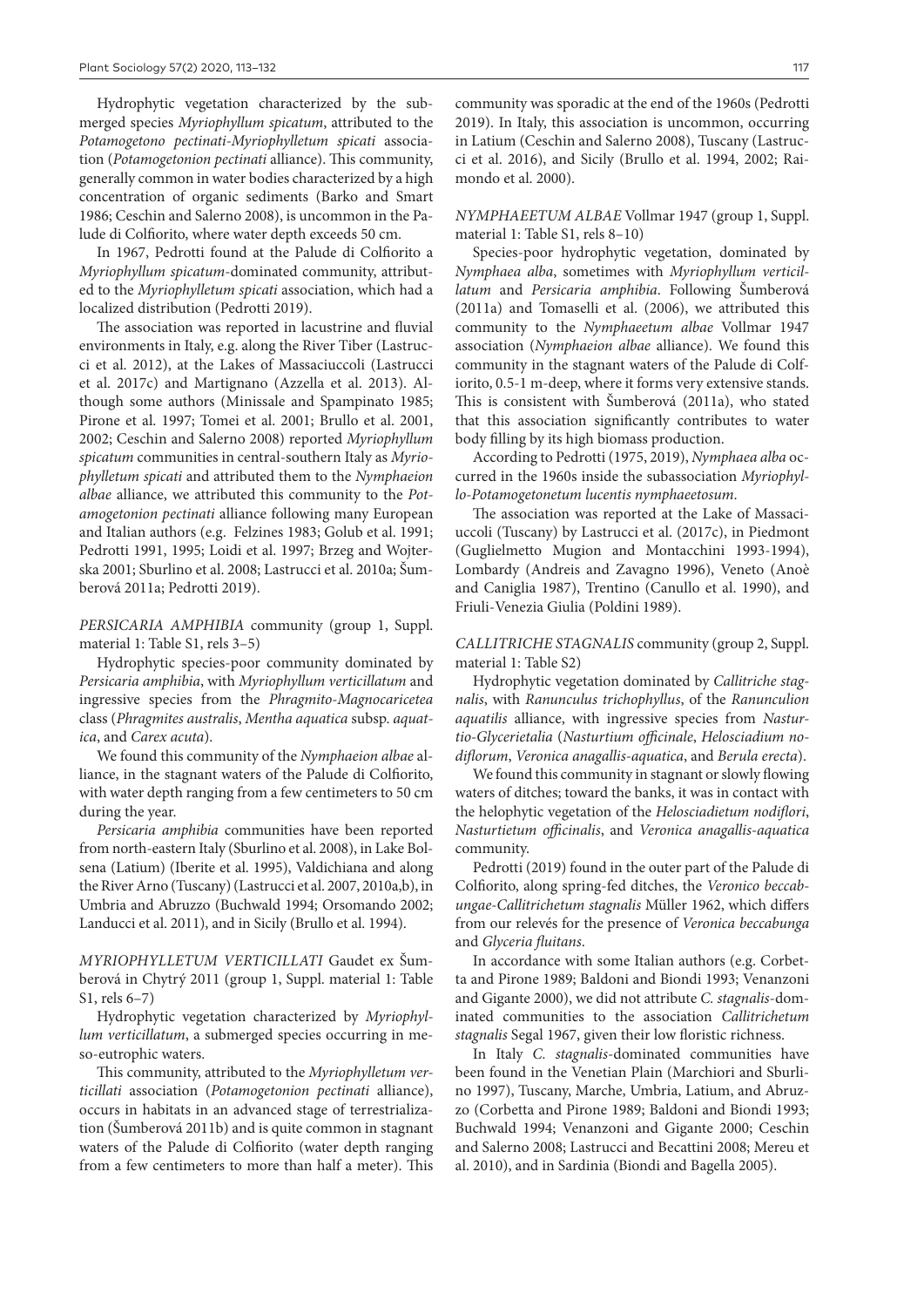*POTAMOGETONO CRISPI-RANUNCULETUM TRICHOPHYLLI* Imchenetzky 1926 (group 3, Suppl. material 1: Table S3, rels 1–5)

*Ranunculus trichophyllus*-dominated hydrophytic community, with *Callitriche stagnalis*, referred to the *Ranunculion aquatilis* alliance. The species composition included elements of the *Glycerio-Sparganion* alliance and higher-rank syntaxa (e.g. *Nasturtium officinale*, V*eronica anagallis-aquatica*, and *Glyceria notata*).

The association is uncommon in the stagnant or slowly flowing waters along ditches.

In Italy, *Ranunculus trichophyllus*-dominated communities were found in northeastern and central Italy, and in Sicily (e.g. Ferro 1980; Corbetta and Pirone 1989; Buchwald 1994; Gerdol and Tomaselli 1997; Tomei et al. 2001; Pirone et al. 2004; Tomasi and Caniglia 2004; Lastrucci et al. 2010a; Landucci et al. 2011).

*GLYCERIETUM NOTATAE* Kulczyński 1928 (group 3, Suppl. material 1: Table S3, rels 6–9)

Species-poor plant community, physiognomically characterized by *Glyceria notata* and other species of the *Glycerio-Sparganion* alliance and higher syntaxa (e.g. *Veronica anagallis-aquatica*, *Nasturtium officinale*, *Mentha aquatica* subsp. *aquatica*, and *Myosotis scorpioides*) and ingressive species from the *Potamogetonetea* class (*Ranunculus trichophyllus*).

The association is widespread in the ditches, in contact with the *Nasturtietum officinalis* association and the *Veronica anagallis-aquatica* community. In the sections with slow flowing water, it was found at the border of the watercourse, toward the inside, in contact with the *Potamogetono crispi-Ranunculetum trichophylli*. Where water is stagnant for most of the year, the community occupies the ditch bed, together with the *Caricetum vesicariae* and *Phalaridetum arundinaceae* associations.

In Italy this vegetation type is frequent, being recorded by many authors from sea level to the mountain belt (e.g. Cortini Pedrotti et al. 1973; Canullo et al. 1988; Corbetta and Pirone 1989; Pedrotti et al. 1992; Baldoni and Biondi 1993; Buchwald 1994; Pedrotti 1995; Marchiori and Sburlino 1997; Scoppola 1998; Biondi et al. 1999; Lastrucci et al. 2004; Pedrotti 2008).

*BERULETUM ERECTAE* Roll 1938 (group 4, Suppl. material 1: Table S4, rels 1–3)

Helophytic vegetation characterized by *Berula erecta*, with species of the *Glycerio-Sparganion* alliance and higher syntaxa (*Glyceria notata*, *Veronica anagallis-aquatica*, and *Nasturtium officinale*).

In the study area, it occurs along the ditches of the Palude di Colfiorito, near the banks of the deepest ones, where it is in contact with *Helosciadietum nodiflori*, towards the central part of the ditch section.

This community (syn. *Veronico-Sietum erecti* Passarge 1982, *Veronico beccabungae-Beruletum erectae* Passarge 1999) was found by Prosser and Sarzo (2003) and Pedrotti (1995) in Trentino, Pedrotti (2008) in the "Marcite di Norcia" (Umbria), by Ceschin and Salerno (2008) along the Rivers Tevere, Aniene and Treia (Latium), and in Molise (Canullo et al. 1988).

*RORIPPO ANCIPITIS-CATABROSETUM AQUATICAE* (Oberdorfer 1957) Müller et Görs 1961 (group 4, Suppl. material 1: Table S4, rel. 4)

Plant community with a dominance of *Catabrosa aquatica*, with *Veronica anagallis-aquatica*, *Glyceria notata*, and *Helosciadium nodiflorum*, growing on slow-flowing or temporarily stagnant waters. It hosts some species of the *Molinio-Arrhenatheretea* class, such as *Holcus lanatus*, *Poa pratensis* and *Dactylis glomerata*, because it is in contact with the temporarily flooded meadows of the *Ranunculion velutini* alliance. Following Landucci et al. (2020), the composition of this community fits with that of the *Rorippo ancipitis-Catabrosetum aquaticae* association (*Glycerio-Sparganion* alliance).

We found this community along the main ditch that crosses the Piano di Colle Croce.

The *Catabrosa aquatica* community found along the River Nera (Marche, central Italy) by Buchwald (1994), which was attributed to the *Catabrosetum aquaticae* Rübel 1911, should be referred to this association.

*VERONICA ANAGALLIS-AQUATICA* subsp. *AQUATI-CA* community (group 4, Suppl. material 1: Table S4, rels 5–9)

*Veronica anagallis-aquatica*-dominated community, with *Nasturtium officinale* and some ingressive species from the *Molinio-Arrhenatheretea* and *Bidentetea* classes. The occurrence of *Veronica anagallis-aquatica* and *Nasturtium officinale* justifies its placement in the *Glycerio-Sparganion* alliance.

The community was found in stagnant or slightly flowing waters, 20-50 cm deep, in contact with *Nasturtietum officinalis* and the *Callitriche stagnalis* community.

*NASTURTIETUM OFFICINALIS* Gilli 1971 (group 4, Suppl. material 1: Table S4, rels 10–12)

Single-species or species-poor pioneer helophytic community, which establishes after human disturbance, with a dominance of *Nasturtium officinale*, with *Veronica anagallis-aquatica* and ingressive species from *Molinio-Arrhenatheretea*.

This community, typical of sunny, quickly to slowly flowing, oligo- to eutrophic waters (Buchwald 1994), is distributed in small stands along the ditches that cross cultivated lands, in contact with *Helosciadietum nodiflori*, *Glycerietum notatae*, *Callitriche stagnalis* community, and *Veronica anagallis-aquatica* community.

In Italy, this community is widely spread (e.g. Barberis and Mariotti 1981; Canullo et al. 1988; Géhu and Biondi 1988; Corbetta and Pirone 1989; Baldoni and Biondi 1993; Pedrotti 1995; Biondi et al. 1997; Pirone et al. 1997; Scoppola 1998; Bracco et al. 2000; Brullo et al. 2002; Prosser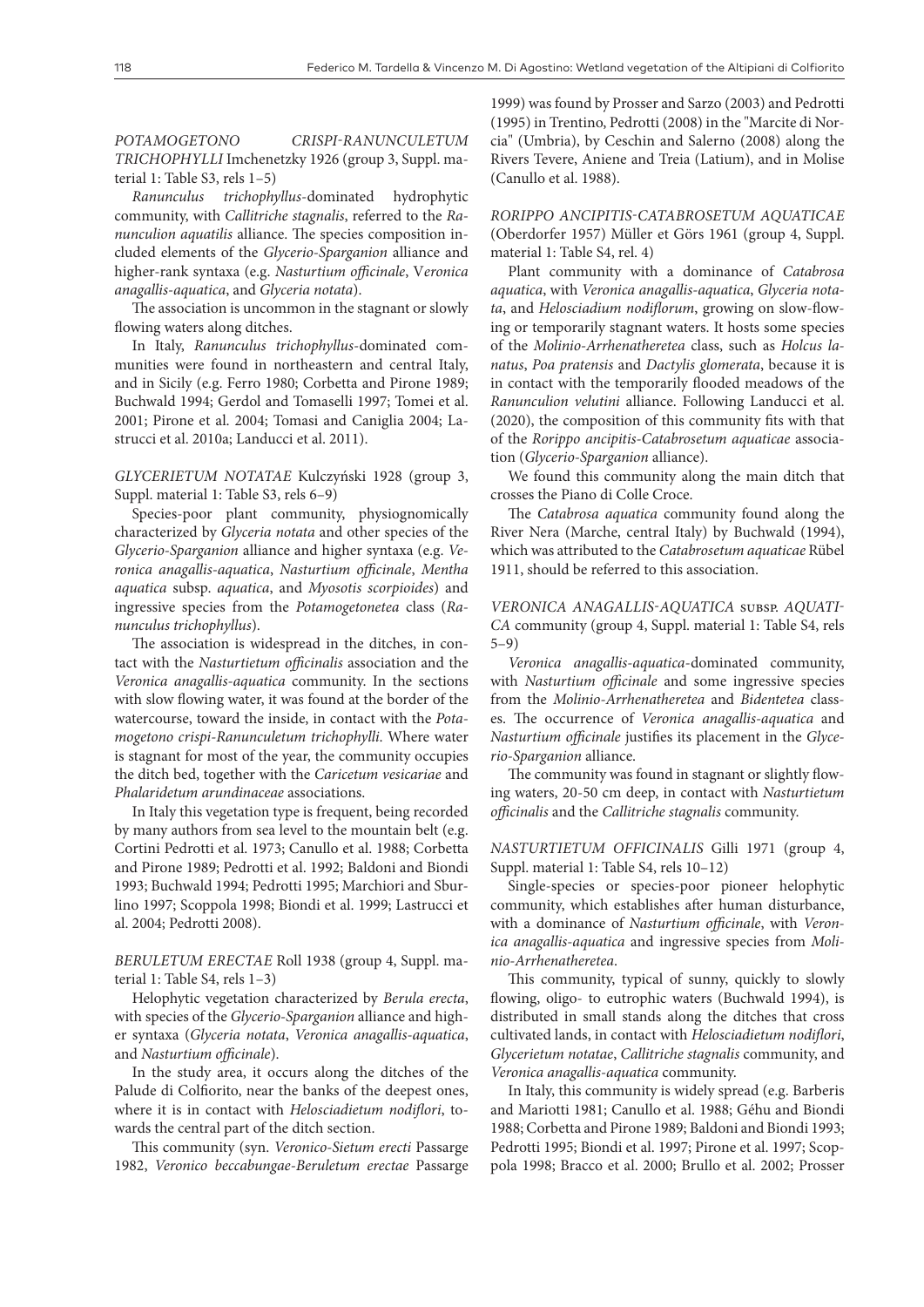and Sarzo 2003; Tomasi and Caniglia 2004; Ceschin and Salerno 2008; Pedrotti 2008; Lastrucci et al. 2010b, 2012, 2016, 2017c).

*HELOSCIADIETUM NODIFLORI* Maire 1924 (group 4, Suppl. material 1: Table S4, rels 13–16)

Vegetation of ditches characterized by *Helosciadium nodiflorum* with elements of the *Glycerio-Sparganion* alliance and the *Nasturtio-Glycerietalia* order (*Nasturtium officinale*, *Veronica anagallis-aquatica*, *Berula erecta*, and *Glyceria notata*).

We found this community along a short stretch of a ditch at the Palude di Colfiorito, in contact with *Beruletum erectae* and *Nasturtietum officinalis*, where water was 50-60 cm deep.

The association is rather frequent in Italy (e.g. Pedrotti, 1967, 1995, 2008; Canullo et al. 1988; Baldoni and Biondi 1993; Buchwald 1994; Pirone et al. 1997; Brullo et al. 2001, 2002; Prosser and Sarzo 2003; Biondi and Bagella 2005; Sburlino et al. 2008; Mereu et al. 2010; Lastrucci et al. 2016).

*ELEOCHARITETUM PALUSTRIS* Savič 1926 (group 5, Suppl. material 1: Table S5)

Single-species or species-poor pioneer plant community, physiognomically characterized by *Eleocharis palustris* subsp. *palustris*, sometimes associated with species of the *Molinio-Arrhenatheretea* class, coming from the surrounding meadows. The community develops where the soil is subject to periodic cycles of submergence and emergence until the end of spring and can tolerate long periods of flooding, but it can also withstand periods with dry soil (Šumberová 2011a).

We found this association in small patches at the edge of Palude di Colfiorito, in contact with communities referred to *Phragmition communis* and *Bidention tripartitae* alliances.

This vegetation type is distributed in northern and central Italy (e.g. Pedrotti et al. 1992; Buchwald 1994; Mariotti 1995; Biondi et al. 1997; Venanzoni and Gigante 2000; Tomei et al. 2001; Landi et al. 2002; Angiolini et al. 2003; Lastrucci et al. 2007, 2010a,b, 2012, 2019b).

#### *SCHOENOPLECTETUM LACUSTRIS* Chouard 1924 (group 6, Suppl. material 1: Table S6, rels 1–11)

Community characterized by *Schoenoplectus lacustris*, mostly occurring in the outer vegetation belt of the Palude di Colfiorito, where it forms dense and extensive monospecific stands between *Phragmitetum*/*Phalaridetum* and open waters. Where the stands are less dense, other species of the *Phragmition communis* alliance and higher-rank syntaxa, including *Phragmites australis*, *Phalaris arundinacea*, and *Typha latifolia*, enter into the composition of this community.

The *Schoenoplectetum lacustris* is in close contact with other associations of the *Phragmition communis* alliance, especially in the Palude di Colfiorito, and sometimes occupies the whole section of unmanaged ditches.

The association is rather frequent across Italy in marshes, around lakes and along watercourses (Fascetti et al. 1989; Poldini 1989; Brullo et al. 1994; Iberite et al. 1995; Venanzoni and Gigante 2000; Merloni and Piccoli 2001; Landi et al. 2002; Venanzoni et al. 2003; Lastrucci et al. 2007; Ceschin and Salerno 2008; Lastrucci et al. 2019b).

*IRIDETUM PSEUDACORI* Eggler 1933 ex Brzeg et M. Wojterska 2001 (group 6, Suppl. material 1: Table S6, rels  $12 - 15$ 

Plant community with a dominance of *Limniris pseudacorus*, with species of the *Phragmition communis* alliance (e.g. *Typha latifolia* and *Schoenoplectus lacustris*) and ingressive species from the *Molinio-Arrhenatheretea* class, coming from the surrounding meadows.

We found this association inside depressions in the humid meadows and along some ditches of the Piano di Colfiorito.

*Limniris pseudacorus*-dominated communities had been found in various Italian wetlands from the Trentino-Alto Adige to Sicily (e.g. Brullo et al. 1994; Pedrotti 1995; Pirone et al. 1997; Raimondo et al. 2000; Arrigoni and Papini 2003; Prosser and Sarzo 2003; Maiorca et al. 2005; Presti et al. 2005; Ceschin and Salerno 2008; Lastrucci et al. 2010a,b, 2016).

*TYPHETUM LATIFOLIAE* Nowiński 1930 (group 6, Suppl. material 1: Table S6, rels 16–20)

Species-poor plant community, characterized by *Typha latifolia*, associated with other species of the *Phragmition communis* alliance (*Schoenoplectus lacustris* and *Glyceria maxima*).

*Typhetum latifoliae* occurs in stagnant or slowly flowing waters of marshes and ditches, less than 50 cm deep, in contact with other associations of *Phragmito-Magnocaricetea* and, to the inside of the basins and ditches, with the hydrophytic coenoses of *Potamogetonetea*.

It is very common in Italian wetlands (e.g. Martini and Poldini 1980; Corbetta and Pirone 1989; Baldoni and Biondi 1993; Biondi and Baldoni 1994; Buchwald 1994; Biondi et al. 1997; Bracco et al. 2000; Venanzoni and Gigante 2000; Viciani and Raffaelli 2003; Prosser and Sarzo 2004; Ceschin and Salerno 2008; Lastrucci et al. 2010a,b, 2012).

*CAREX HIRTA* community (group 6, Suppl. material 1: Table S6, rels 21–23)

Species-poor plant community, with a dominance of *Carex hirta*. Due to the occurrence of elements of *Potentillion anserinae* and higher-rank syntaxa, we placed this community in the *Potentillion anserinae* alliance, even though the presence of some elements of the *Phragmito-Magnocaricetea* class marks its transition towards the coenoses of flooded habitats. Because of the lack of floristic characterization, we could not classify it at the association level.

Toward the inside of the basins, this community is in contact with helophytic communities of *Phragmition*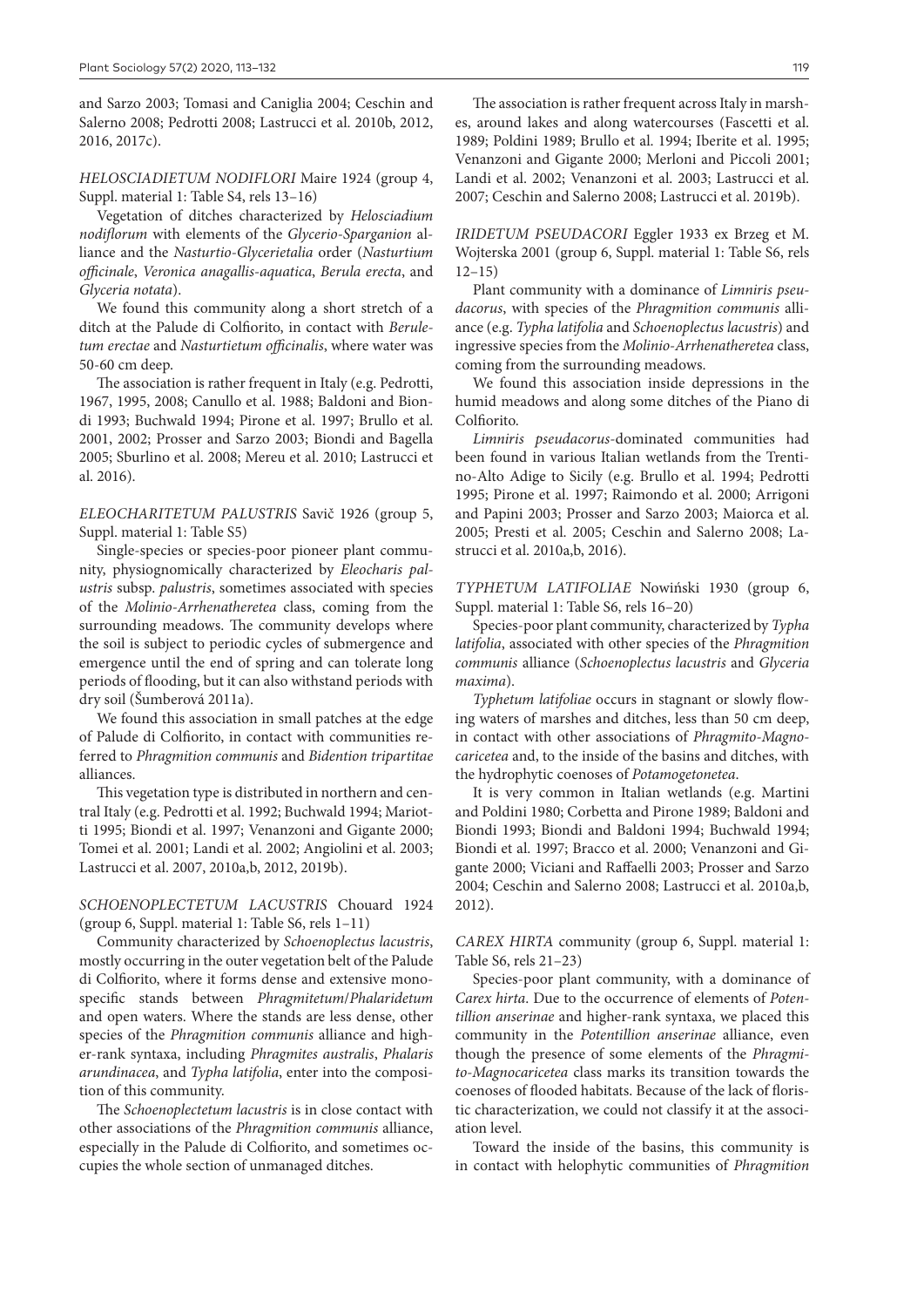*communis* and *Magnocaricion gracilis*, and toward the external areas, with *Ranunculion velutini* meadows.

In Tuscany, Lastrucci et al. (2019b) found a community characterized by *Carex hirta* and *C. otrubae*, in fresh, partially shaded and not submerged soils. Biondi and Ballelli (1995) described in Umbria a *Carex hirta*-dominated association, the *Ranunculo acri-Caricetum hirtae*, which was found by Ciaschetti et al. (2020) in the highlands of Abruzzo. However, in our opinion there are not enough elements to attribute this community to this association, because all the diagnostic species except *Carex hirta* are absent (*Carex leporina*, *Ranunculus acris*, *R. repens,* and *Alopecurus rendlei*).

*GLYCERIETUM MAXIMAE* Nowiński 1930 corr. Šumberová, Chytrý et Danihelka in Chytrý 2011 (group 6, Suppl. material 1: Table S6, rels 24–30)

Species-poor plant community of marshes and ditches, with a dominance of *Glyceria maxima*, which is associated with other species of the *Phragmition communis* alliance and higher syntaxa, including *Phragmites australis*, *Phalaris arundinacea*, *Alisma plantago-aquatica*, *Sparganium erectum*, and *Lycopus europaeus*.

The community forms more or less extensive stands in the outer part of the Palude di Colfiorito basin, where, according to Pedrotti and Murrja (2020) is reducing its extent, and in small parts of some ditches in other plains, in contact with the associations of the *Phragmition communis* and *Glycerio-Sparganion* alliances.

In Italy this vegetation type is reported from lowland to submontane areas of northern and central Italy (e.g. Pedrotti 1965; Gerdol et al. 1979; Arrigoni and Ricceri 1982; Piccoli and Gerdol 1982; Marchiori and Sburlino 1986; Pedrotti 1995; Sartori and Bracco 1997; Catorci and Orsomando 2001; Lastrucci et al. 2010b, 2014).

*CARICETUM VESICARIAE* Chouard 1924 (group 7, Suppl. material 1: Table S7)

Species-poor, sometimes monospecific helophytic community, dominated by *Carex vesicaria*, belonging to the *Magnocaricion gracilis* alliance, with a few other species of *Phragmito-Magnocaricetea* class (e.g. *Typha latifolia*, *Glyceria notata*, and *Rorippa amphibia*), typical of stagnant waters and marshy meadows, which grows on meso-eutrophic, mineral or semi-peaty soils (Mierwald 1988).

The association is uncommon in the study area and occurs along a short stretch of the main ditch of the Piano di Arvello.

The association had been found in wetlands of northern and central Italy (Cortini Pedrotti et al. 1973; Martini and Poldini 1980; Montanari and Guido 1980; Pirone 1987; Marchiori et al. 1993; Buchwald 1994; Gerdol and Tomaselli 1997; Marchiori and Sburlino 1997; Rossi and Alessandrini 1998; Prosser and Sarzo 2003; Lastrucci et. al. 2008).

*CARICI OTRUBAE-JUNCETUM INFLEXI* Minissale et Spampinato 1985 (group 8, Suppl. material 1: Table S8)

Species-poor sub-nitrophilous and sub-hygrophilous community dominated by *Juncus inflexus* subsp. *inflexus*, associated with species of the *Potentillo-Polygonetalia* order and *Molinio-Arrhenateretea* class, e.g. *Carex otrubae*, *Ranunculus repens*, *Carex hirta*, *Galium album* subsp. *album*, and *Rumex acetosa*. The species composition of the community allows us to place it in the *Potentillo-Polygonetalia* order of the *Molinio-Arrhenateretea* class. This is consistent with Landucci et al. (2020), who excluded *Juncus inflexus* communities from the *Phragmito-Magnocaricetea* vegetation in Europe.

The species composition of this community differs from that of *Galio palustris-Juncetum inflexi*, described by Venanzoni and Gigante (2000), because of the absence of *Galium palustre* and *Scutellaria galericulata* and the prevalence of species of the *Molinio-Arrhenatheretea* class. It also differs from the *Mentho longifoliae-Juncetum inflexi*  Lohmeyer ex Oberdorfer 1957 asssociation because *Mentha longifolia*, characteristic of the association, is absent. Because of the dominance of the helophyte *Juncus inflexus* subsp. *inflexus* and the presence of *Carex otrubae*, we attributed this community to the *Carici otrubae-Juncetum inflexi*, described at Lake Gurrida in northeastern Sicily by Minissale and Spampinato (1985) and found in Calabria (Maiorca et al. 2005) and Tuscany (Lastrucci et al. 2019b).

The association is in contact with some communities of *Phragmition communis*, i.e. *Phalaridetum arundinaceae*, *Schoenoplectetum lacustris*, *Glycerietum maximae*, and with the humid meadows of the *Ranunculion velutini* alliance. The other contact vegetation is the *Carex otrubae* community, toward the banks of some ditches subjected to periodic desiccation.

*URTICO DIOICAE-SAMBUCETUM EBULI* (Br.-Bl. in Br.-Bl., Gajewski, Wraber et Wa1as 1936) Br.-Bl. in Br.-Bl., Roussine et Nègre 1952 (group 9, Suppl. material 1: Table S9)

Thermo-heliophilous and nitrophilous association, characterized by *Sambucus ebulus*, with *Urtica dioica* and species of the *Balloto-Conion maculati* alliance and higher syntaxa, such as *Conium maculatum*, *Rubus caesius*, *Cruciata laevipes*, *Galium aparine*, and ingressive species from *Molinio-Arrhenatheretea*.

The association occurs sporadically on nitrogen-rich soils, at the edge of roads, paths, and hedges around the wetlands.

This association has been found in northern (Poldini 1980; Tomaselli et al. 2006), central (Biondi and Ballelli 1982; Lastrucci et al. 2010a,b, 2014), and southern Italy (Brullo et al. 1998; Maiorca and Spampinato 1999).

#### *CARICETUM RIPARIAE* Máthé et Kovács 1959 (group 10, Suppl. material 1: Table S10, rels 1–3)

Species-poor *Carex riparia*-dominated community, with a low number of *Phragmito-Magnocaricetea* species and ingressive elements from the *Molinio-Arrhenatheretea* class. The occurrence of *C. acuta* and *C. vesicaria*, besides the dominant species, allows its attribution to the community of the *Caricetum ripariae* association, included in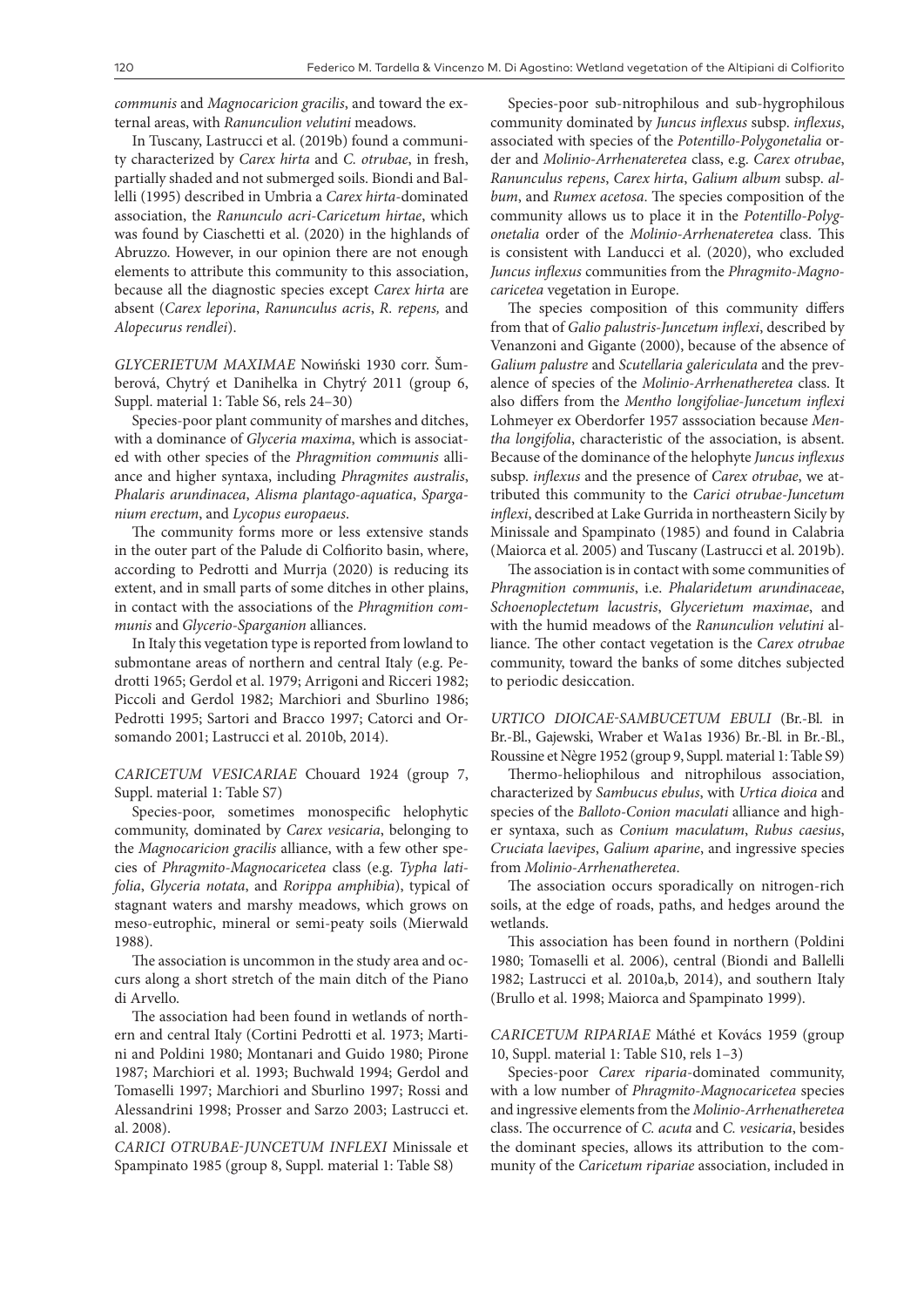the *Magnocaricion gracilis* alliance, following Landucci et al. (2020).

This community is very fragmented and forms dense stands in marshy meadows and ditches, in contact with the communities of the *Phragmition communis* and *Magnocaricion gracilis* alliances.

This association is rather frequent, but endangered, across the Italian Peninsula (e.g. Anoè and Caniglia 1987; Orsomando 1993; Pirone et al. 1997; Sartori and Bracco 1997; Prosser and Sarzo 2004; Landucci et al. 2013; Lastrucci et al. 2014, 2016) and Sicily (Brullo et al. 1998, 2002).

*CYPERETUM LONGI* (Micevski 1957) Micevski 1963 (group 10, Suppl. material 1: Table S10, rels 4–5)

Community characterized by *Cyperus longus*, poor in elements of the *Phragmito-Magnocaricetea* class, with several ingressive species from *Molinio-Arrhenatheretea*.

Because of the dominance of *Cyperus longus* and the presence of species of the *Phragmito-Magnocaricetea* and *Molinio-Arrhenatheretea* classes, following Landucci et al. (2020), this plant community fits with the *Cyperetum longi* association (*Phragmition communis* alliance).

This community is uncommon in the study area, where it forms small and dense stands, in periodically flooded soils, in contact with *Phragmitetum australis* and the communities of the *Ranunculion velutini* alliance.

In Italy, the association was found in Tuscany (Lastrucci et al. 2010a,b, 2016), Umbria (Venanzoni and Gigante 2000; Pedrotti 2008; Lastrucci et al. 2012), Abruzzo (Corbetta and Pirone 1989; Pirone et al. 2003), Molise (Paura et al. 2004), Basilicata (Venanzoni et al. 2003), and Sicily (Brullo et al. 1994).

*PHRAGMITETUM AUSTRALIS* Savič 1926 (group 10, Suppl. material 1: Table S10, rels 6–21)

Helophytic single-species or species-poor community, dominated by *Phragmites australis*, attributed to the *Phragmitetum australis* association, including species of the *Phragmition communis* alliance and higher syntaxa, as well as ingressive elements from the *Molinio-Arrhenatheretea* and *Artemisietea vulgaris* classes.

It is the dominant type of vegetation in the Palude di Colfiorito, where it develops in stagnant eutrophic waters with ground flooded from autumn to early summer and not drying in summer. In the other plains, this association occurs in the bed of the ditches.

If it is not subjected to periodic disturbance (mowing or tillage), this community tends to colonize the marshy and humid meadows in the outer vegetation band of the Palude di Colfiorito and the uncultivated lands in contact with the wetland vegetation (Catorci et al. 2010). Lastrucci et al. (2019a) documented the increasing fragmentation related to the dieback process of the reed bed along the waterfront and the expansion of the reeds in terrestrial habitats formerly occupied by different types of natural vegetation. *Phragmites australis* is in fact a highly competitive species, which can invade other plant communities in the absence of disturbance. This colonization process was observed for the *Carex panicea* peaty meadow community, which once had spread over a large area in the south-western part of the Palude di Colfiorito (Pedrotti 1975) and has disappeared as a consequence of competition with *Phragmites australis*. In fact, relevés carried out in the area formerly occupied by the *C. panicea* community (Pedrotti 2019), with very rare and interesting species from a biogeographical and conservation viewpoint, such as *Dactylorhiza incarnata* and *Epipactis palustris*, were grouped by the cluster analysis among those of *Phragmitetum australis*, indicating a dynamic stage of vegetation. Nowadays, this area is almost completely invaded by shrubs (Pedrotti 2019).

To the inside of the basin, the community is in contact with the hydrophytic communities of the *Nymphaeion* alliance, while to the outside of the basin, it is in contact with other *Phragmito-Magnocaricetea* and *Molinio-Arrhenatheretea* communities, with which it sometimes forms compenetrations.

The association is very common in all the countries of the temperate zone, including Italy (e.g. Corbetta and Pirone 1989; Baldoni and Biondi 1993; Buchwald 1994; Iberite et al. 1995; Pirone et al. 1997; Venanzoni and Gigante 2000; Arrigoni and Papini 2003; Ceschin and Salerno 2008; Lastrucci et al. 2010a,b, 2012, 2017c, 2019b). In particular, in the Palude di Fucecchio, Lake Chiusi (Tuscany), Lake Vico (Latium), Lake Trasimeno, and Palude di Colfiorito (Umbria), Lastrucci et al. (2017a) described seven variants, four of which (with *Myriophyllum spicatum*, *Schoenoplectus lacustris*, *Calystegia sepium*, and *Urtica dioica*) were found at the Palude di Colfiorito.

*POLYGONO LAPATHIFOLII-XANTHIETUM ITALICI* Pirola et Rossetti 1974 (group 11, Suppl. material 1: Table S11, rel. 1)

Therophytic ephemeral plant community, which appears in late-summer in temporarily flooded nutrient-rich and silty-sandy soils, characterised by species of the *Bidentetea tripartitae* class and ingressive elements from Stellarietea mediae and *Artemisietea vulgaris* classes. Because of the dominance of *Xanthium italicum* and the occurrence of *Persicaria lapathifolia*, we attributed it to the *Polygono lapathifolii-Xanthietum italici* association (*Chenopodion rubri* alliance).

The very fragmented stands of this association (sometimes extended a few square meters) occur on the external edge of humid meadows, in contact with croplands.

The association is known for the border of water basins on silty-sandy nitrophilous soils (Lastrucci and Becattini 2008; Sciandrello 2009), but it is more common along watercourses in northern Italy (Liguria, Lombardia, Emilia Romagna), central Italy, Molise, Sicily (e.g. Mariotti 1995; Assini 1997; Sartori and Bracco 1997; Biondi et al. 1997, 1999, 2004; Brullo et al. 2002; Paura et al. 2004; Ceschin and Salerno 2008; Lastrucci et al. 2010b; Crisanti and Taffetani 2015).

*BIDENTETUM TRIPARTITAE* Miljan 1933 (group 11, Suppl. material 1: Table S11, rels 2–5)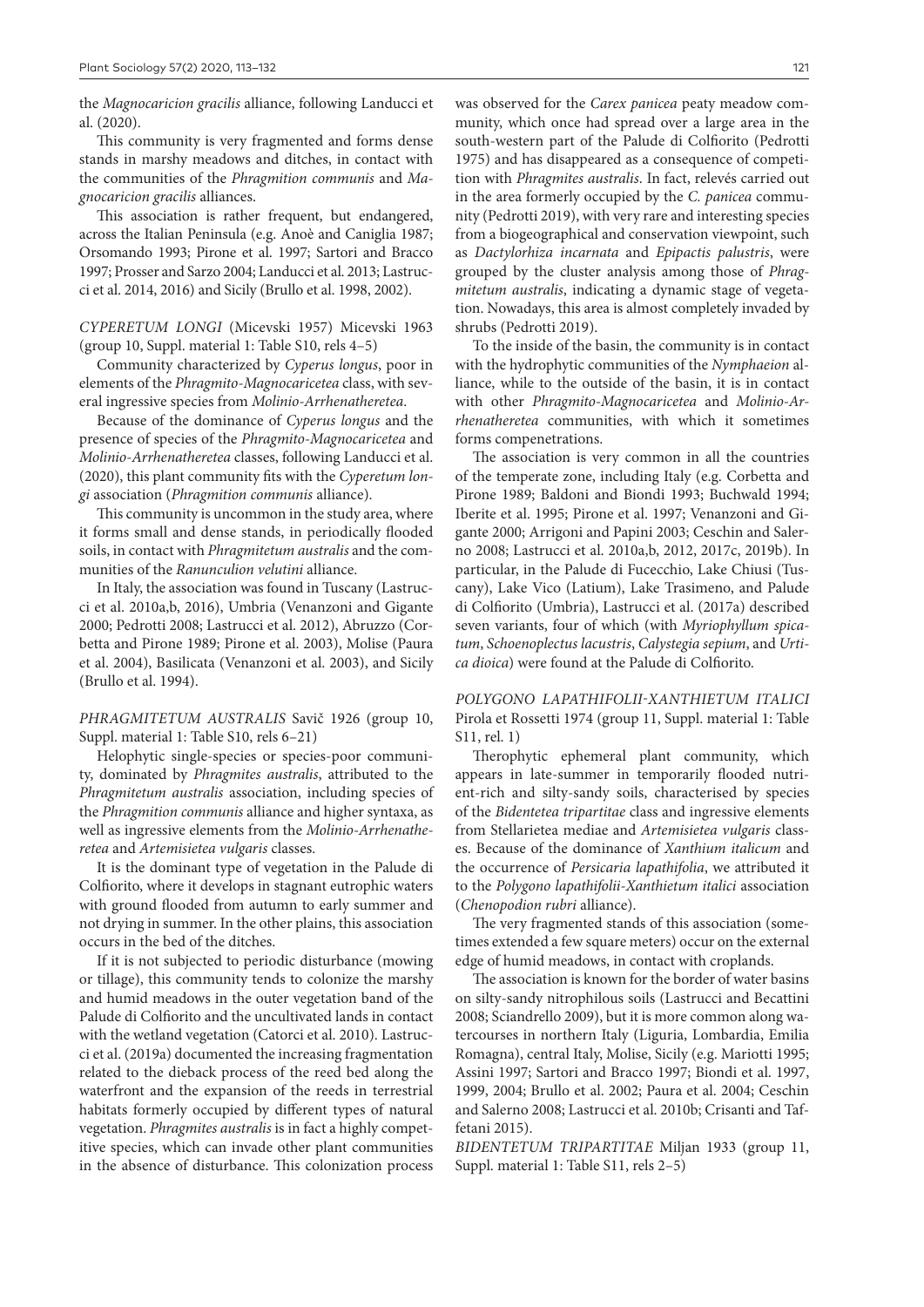Therophytic ephemeral plant community of temporarily flooded, nutrient-rich areas, which appears in the late summer, characterized by the annual species *Bidens tripartita* subsp. *tripartita* and *Persicaria lapathifolia*, characteristic of the association *Bidentetum tripartitae* and higher syntaxa, and transgressive species from *Potentillion anserinae* alliance.

The very fragmented stands of this association, sometimes extended a few square meters, occur at the edge of marshy and humid meadows, which are flooded until late spring-early summer and emerge in mid-late summer.

Two variants of this association, characterized by *Persicaria lapathifolia* and *Chenopodiastrum murale* were found by Pedrotti and Murrja (2020) in the eastern part of the Palude di Colfiorito.

In Italy, it was found in northern and central Italy and Sicily (Martini and Poldini 1980; Marchiori et al. 1993; Biondi et al. 1999, 2003; Sarzo et al. 1999; Brullo et al. 2002; Pirone et al. 2003; Prosser and Sarzo 2004).

*EPILOBIUM HIRSUTUM* community (group 12, Suppl. material 1: Table S12, rel. 1)

*Epilobium hirsutum*-dominated nitrophilous community found at the edge of the humid meadows of *Ranunculion velutini*. Given that most of the species of this community are characteristic of *Potentillion anserinae* and higher syntaxa, e.g. *Ranunculus repens*, *Galega officinalis*, and *Lotus corniculatus*, we placed it in the *Potentillion anserinae* alliance.

*GALEGA OFFICINALIS* community (group 12, Suppl. material 1: Table S12, rels 2–7)

Nitrophilous pioneer community, physiognomically characterized by *Galega officinalis*, including species of the *Potentillion anserinae* alliance and higher syntaxa, e.g. *Ranunculus repens*, *Galium album* subsp. *album*, and *Poa trivialis*. The occurrence of ingressive species from the *Phragmito-Magnocaricetea*, *Stellarietea mediae*, and *Artemisietea vulgaris* classes indicates the placement of this community between the helophytic vegetation of *Phragmition communis* / *Magnocaricion gracilis* and anthropogenic vegetation.

This community occurs along the banks of ditches at the borders of the plains, periodically flooded during the year, with alternation of a flooding phase in winter and spring and a summer emergence phase.

Venanzoni and Gigante (2000) described in the Lakes Trasimeno and Alviano (Umbria) the *Cirsio triumfetti-Galegetum officinalis* association, placed in the *Potentillion anserinae* alliance. Compared to that association, our relevés lack *Cirsium creticum* subsp. *triumfettii*, *Convolvulus sepium*, and *Lotus tenuis*, characteristic species of this association. However, we did not find enough elements to describe a new association.

Pedrotti and Murrja (2020) found a similar community in the eastern part of the Palude di Colfiorito and referred it to the *Cirsio triumfetti-Galegetum officinalis* association; however, in our opinion, this attribution is doubtful because it lacks the characteristic species except *C. creticum* subsp. *triumfettii*.

*DESCHAMPSIO-CARICETUM DISTANTIS* Pedrotti 1976 (group 13, Suppl. material 1: Table S13)

Thick-sward wet meadows, dominated by *Deschampsia cespitosa*. The occurrence of *Ranunculus velutinus*, *Lolium arundinaceum* subsp. *arundinaceum*, *Orchis laxiflora*, *Bellevalia romana*, *Trifolium resupinatum*, and *Alopecurus rendlei* justifies placing the community in the *Ranunculion velutini* alliance and the *Trifolio-Hordeetalia* order. The occurrence of *Carex distans*, besides *Deschampsia cespitosa*, allows its attribution to the *Deschampsio-Caricetum distantis* association, described by Pedrotti (1976) in the nearby Piani di Montelago (Marche).

This community, found in depressions flooded until early summer and moist until the end of summer, is in contact with *Hordeo-Ranunculetum velutini* meadows, inside which it sometimes forms more or less extended patches, and with communities of the *Phragmitetalia* and *Nasturtio-Glycerietalia* orders.

The association is endemic of the humid meadows of central and southern Italy (Pedrotti 1975; 1976; Canullo et al. 1988; Pedrotti el al. 1992; Pirone 1997; Catorci and Orsomando 2001; Tardella et al. 2002).

#### *HORDEO-RANUNCULETUM VELUTINI* Pedrotti 1976 (group 14, Suppl. material 1: Table S14)

Community of humid hay meadows with a dense sward, common in areas that remain flooded until early spring, while the ground dries up in the early summer. It is physiognomically characterized by *Ranunculus velutinus*, *Cynosurus cristatus*, *Poa pratensis* subsp. *pratensis*, *Centaurea jacea* subsp. *jacea*, and *Trifolium pratense*. The occurrence of *Lolium arundinaceum* subsp. *arundinaceum*, *Orchis laxiflora*, and *Gaudinia fragilis*, besides *Ranunculus velutinus*, justify placing the community in the *Ranunculion velutini* alliance and the *Trifolio-Hordeetalia* order, while the presence of *Hordeum secalinum*, *Bromus racemosus* subsp. *racemosus*, *Trifolium dubium*, *T. resupinatum*, *Alopecurus rendlei*, and *Bellevalia romana* indicates that the community fits with the association *Hordeo-Ranunculetum velutini*.

This association is in contact with the helophytic associations of *Phragmito-Magnocaricetea* toward the inside of the basins, and with the therophytic nitrophilous communities, and croplands, toward the outside.

This association, described by Pedrotti (1976) in the nearby Piani di Montelago (Marche), is endemic to the central and southern Apennines (Pedrotti 1967, 1975; Canullo et al. 1988; Pedrotti et al. 1992; Venanzoni 1992; Catorci and Orsomando 2001; Tardella et al. 2002).

#### *SPARGANIETUM ERECTI* Roll 1938 (group 15, Suppl. material 1: Table S15)

Plant community dominated by *Sparganium erectum*, which forms more or less thick stands. The dominant species and the presence of elements of the *Glycerio-Spargan-*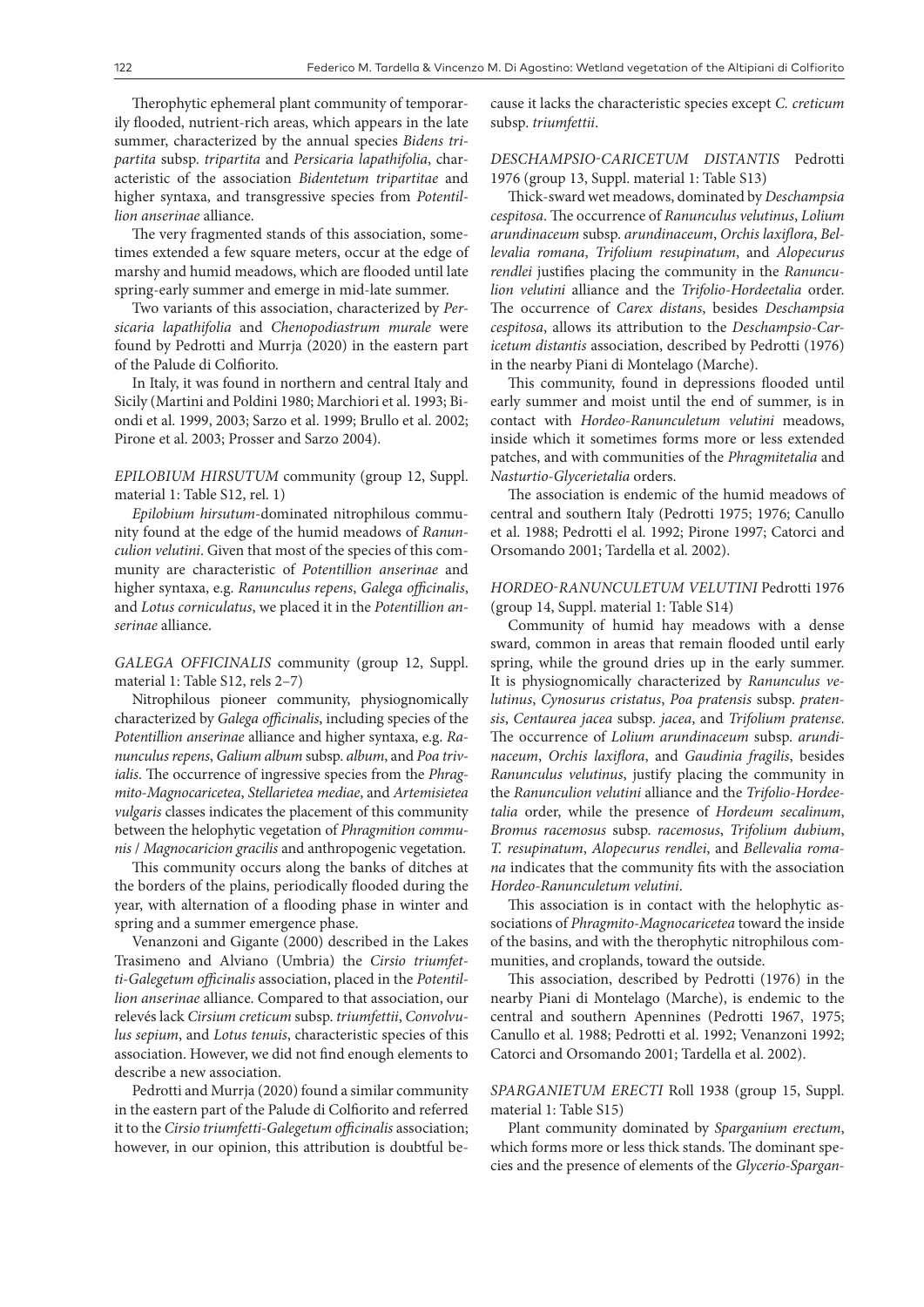*ion* alliance led us to attribute this community, following Venanzoni and Gigante (2000), Lastrucci et al. (2010b), and Pedrotti (2019), to the *Sparganietum erecti* association.

We found the plant community in stagnant waters, 10- 50 cm deep, in contact with *Phragmitetum australis* and *Glycerietum maximae*.

It has been reported in northern, central, and southern Italy (e.g. Marchiori and Sburlino 1986, 1997; Corbetta and Pirone 1990; Baldoni and Biondi 1993; Buchwald 1994, Pedrotti 1995; Brullo et al. 1998; Venanzoni and Gigante 2000; Prosser and Sarzo 2003; Venanzoni et al. 2003; Ceschin and Salerno 2008; Lastrucci et al. 2010b, 2012, 2016, 2017c).

*CARICETUM GRACILIS* Savič 1926 (group 16, Suppl. material 1: Table S16)

Species-poor helophytic association, characterized by *Carex acuta*, which forms thick stands, with species of the *Magnocaricion gracilis* alliance and higher syntaxa (*Carex vesicaria*, *Galium palustre* subsp. *elongatum*, *Phalaris arundinacea*, etc.) and sporadic occurrences of ingressive species of the *Potentillo-Polygonetalia* and *Trifolio-Hordeetalia* orders (*Molinio-Arrhenatheretea* class).

The association occurs where the soil is frequently flooded from autumn to spring and remains muddy during summer, often in contact with other communities of the *Phragmito-Magnocaricetea* class.

This community is more frequent in northern Italy, but is recorded from several localities across the Italian peninsula (e.g. Cortini Pedrotti et al. 1973; Martini and Poldini 1980; Marchiori and Sburlino 1986; Marchiori et al. 1993; Venanzoni 1988; Buffa et al. 1995; Pirone and Tammaro 1995; Marchiori and Sburlino 1997; Sartori and Bracco 1997; Bracco et al. 2000; Prosser and Sarzo 2003).

*POTENTILLA REPTANS* community (group 17, Suppl. material 1: Table S17)

Species-poor hygro-nitrophilous plant community, dominated by *Potentilla reptans*.

The prevalence of floristic elements of *Potentillion anserinae* and higher syntaxa (*Potentilla reptans*, *Rumex crispus*, *Oenanthe fistulosa*, and *Thalictrum lucidum*) led us to place this community in the *Potentillion anserinae* alliance.

This community differs in species composition from *Rorippo amphibiae-Potentilletum reptantis* described in Valdichiana (Tuscany, Italy) by Lastrucci et al. (2010a), because of the absence of *Rorippa amphibia*, *R. prostrata*, *Bolboschoenus maritimus*, and *Oenanthe silaifolia*; however, there are no elements to describe a new association.

The *Potentilla reptans* community is generally present on the bottom of the sinkholes, in contact with *Phalaris arundinacea* and *Carex acuta*-dominated stands.

*PHALARIDETUM ARUNDINACEAE* Libbert 1931 *TYPICUM* (group 18, Suppl. material 1: Table S18, rels 1–15; *holotypus* Table 1, rel. 2 in Libbert 1931)

*ALOPECURETOSUM BULBOSI* subass. nova (group 18, Suppl. material 1: Table S18, rels 16–31, *holotypus* relevé 30) *CAREX ACUTA* VARIANT (group 18, Suppl. material 1: Table S18, rels 16–24)

Helophytic association dominated by *Phalaris arundinacea*, with other species of *Phragmito-Magnocaricetea*  (e.g. *Phragmites australis*, *Scutellaria galericulata*, *Eleocharis palustris*, *Lythrum salicaria*, and *Carex acuta*) and ingressive species from *Molinio-Arrhenatheretea* (e.g. *Lolium arundinaceum* subsp. *arundinaceum*, *Centaurea jacea* subsp. *jacea*, and *Trifolium pratense*). The species composition allows us to place this community in the *Phragmition communis* alliance (*Phragmitetalia* order, *Phragmito-Magnocaricetea* class), following Landucci et al. (2020).

The association is rather frequent across the Italian peninsula (e.g. Bracco 1981; Marchiori et al. 1993; Buchwald 1994; Venanzoni and Gigante 2000; Arrigoni and Papini 2003; Prosser and Sarzo 2003; Tomasi and Caniglia 2004; Lastrucci et al. 2007, 2010a,b, 2014; Ceschin and Salerno 2008).

The typical form of this community was found in sites with stagnant eutrophic waters, at the edge of ditches and swallow holes, characterized by seasonal fluctuations, in contact with other helophyitic coenoses of *Phragmito-Magnocaricetea* to the inside of the basin and the main ditches, and with wet meadows of *Trifolio-Hordeetalia*, hygro-nitrophilous communities and croplands to the outside.

In the areas where water is drained more rapidly by larger canals to foster the mowing of the surrounding hay meadows, and the soil remains waterlogged and humid for a shorter period, the species composition of the community changes, increasing species from the *Molinio-Arrhenatheretea* class. The occurrence of this group of species indicates the transition from *Phalaridetum arundinaceae* to humid meadows of *Ranunculion velutini* and allows us to describe the new subassociation *Phalaridetum arundinaceae alopecuretosum bulbosi*, whose differential species are *Alopecurus bulbosus* subsp. *bulbosus*, *A. rendlei*, *Oenanthe fistulosa*, *Trifolium resupinatum*, *Centaurea jacea*  subsp. *jacea*, *Galium debile*, and *Plantago lanceolata*.

In small depressions of few centimeters or in contact with marsh vegetation of the *Magnocaricion gracilis*, where water stands for more time during the year, *Carex acuta* tends to become codominant with *Phalaris arundinacea*. We attributed this aspect to a *Carex acuta* variant of the subassociation *Phalaridetum arundinaceae alopecuretosum bulbosi*.

*CAREX OTRUBAE* community (group 19, Suppl. material 1: Table S19, rels 1–5)

Species-poor plant community of the stagnant waters dominated by *Carex otrubae*, present exclusively along the banks of ditches of modest depth, which during the year undergo periods of submergence (winter-early spring) and emergence (summer), depending on the variability of the water supply resulting from rainfall.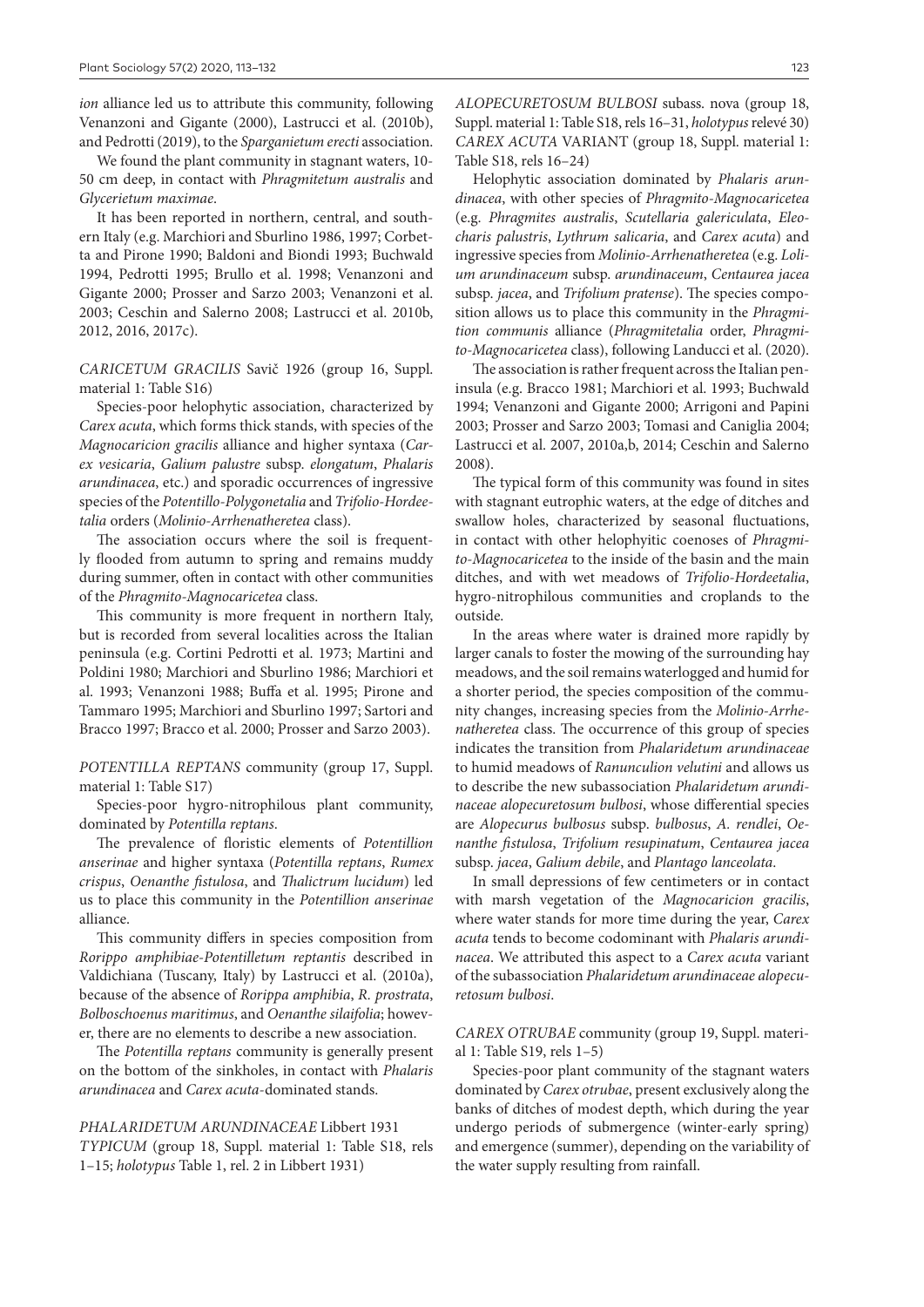*Carex otrubae* communities found by Venanzoni and Gigante (2000) at Lakes Trasimeno and Alviano (Umbria), Minissale and Spampinato (1995) and Brullo et al. (2002) in Sicily, by Cortini Pedrotti et al. (1973) and Pedrotti (1982a) at the Pian Grande of Castelluccio di Norcia (Umbria), attributed to *Cypero longi-Caricetum otrubae* or *Caricetum otrubae*, were placed in the *Magnocaricion elatae* alliance, while Buchwald (1994) placed the *Carex otrubae* coenoses found at Pian Grande and Pian Piccolo (Sibillini Mountains, Umbria) in the *Potentillion anserinae* alliance; instead, Lastrucci et al. (2014) attributed the *C. otrubae* community found at Lake Montepulciano to the *Cypero longi-Caricetum otrubae* association, in the *Mentho-Juncion inflexi*. Because of the absence of species of *Magnocaricion elatae*, and the prevalence of floristic entities of *Potentillion anserinae* and higher syntaxa (*Ranunculus repens*, *Gratiola officinalis*, *Carex hirta*, and *Galium album* subsp. *album*), we considered it more appropriate to place this plant community in the *Potentillion anserinae* alliance.

The *Carex otrubae* community is in contact, toward the center of the ditch section, with the *Oenantho aquaticae-Rorippetum amphibiae*, *Carici otrubae-Juncetum inflexi*, *Glycerietum notatae*, and *Caricetum vesicariae* associations, while toward the external areas, it is in contact with the humid meadows of the *Ranunculion velutini*.

*GRATIOLA OFFICINALIS* community (group 19, Suppl. material 1: Table S19, rels 6-11)

Community characterized by *Gratiola officinalis*, which colonizes soils undergoing alternation of spring floods and summer desiccation, with species from peaty and marshy meadows, such as *Carex panicea*, *Dactylorhiza incarnata*, *Ranunculus flammula*, and *Oenanthe fistulosa*, and elements of *Potentillo-Polygonetalia*, such as *Mentha pulegium* subsp. *pulegium*, *Carex hirta*, *C. otrubae*, *Ranunculus repens*, and *Galium album* subsp. *album*.

We found this community inside depressions 20-30 cm deep, surrounded by the humid meadows of *Ranunculion velutini* alliance.

Two associations physiognomically characterized by *Gratiola officinalis* have been identified in Hungary (*Ranunculo flammulae-Gratioletum* Borhidi and Juhász 1985 of the *Eleocharition acicularis* alliance, see Borhidi and Juhász 1985), the Czech Republic and Slovakia (*Lathyro palustris-Gratioletum* Balátová-Tuláčková 1966 of the *Deschampsion cespitosae* alliance, Botta-Dukát et al. 2005). In Italy, Pedrotti (1982b) referred the occurrence of a community characterized by *Gratiola officinalis*, *Juncus inflexus*, and *Mentha pulegium* in 20-40 cm deep depressions in the basin of Lake Trasimeno, however without phytosociological relevés. Biondi and Bagella (2005) described the *Alismo lanceolatae-Gratioletum officinalis* association (*Glycerio-Sparganion*) in Sardinia, and the same association was found by Gigante et al. (2013) on the western side of Lake Trasimeno (Umbria). Lastrucci and Becattini (2008) found in temporarily flooded meadows near "Bosco ai Frati" (Tuscany) a *Gratiola officinalis* community, attributed to the *Molinio-Arrhenatheretea* class.

Because of the different floristic composition and biogeographic contexts, the abovementioned syntaxa do not seem suitable for interpreting the analyzed community; however, there are no elements to describe a new association. Given the high frequencies of species of *Potentillion anserinae* and the higher syntaxonomic units, we propose placing this community in the *Potentillion anserinae* alliance.

#### *OENANTHO AQUATICAE-RORIPPETUM AMPHI-BIAE* Lohmeyer 1950 (group 19, Suppl. material 1: Table S19, rel. 12-15)

Plant community physiognomically characterized by *Rorippa amphibia*, with *Mentha aquatica* subsp. *aquatica*, *Myosotis scorpioides* and other species of the *Phragmito-Magnocaricetea* class, such as *Phalaris arundinacea*, *Glyceria maxima*, *Alisma plantago-aquatica*, *Glyceria notata*, and *Typha latifolia*. Sometimes there are submerged hydrophytic rooting species, such as *Myriophyllum verticillatum*, *Ranunculus trichophyllus*, and *Callitriche stagnalis*. The occurrence of species such as *Gratiola officinalis*, *Ranunculus repens* and *Rumex conglomeratus* indicates an early dynamic stage of this community, which will probably lead to progressive terrestrialization, testified by the *Rorippa amphibia* community, extremely species-poor and mainly composed of nitrophilous and ruderal species, found at the border of the Palude di Colfiorito by Pedrotti and Murrja (2020).

We refer this community to the *Oenantho-Rorippetum* association and the *Eleocharito palustris-Sagittarion sagittifoliae* alliance, often published under the synonym name *Oenanthion aquaticae* Hejny 1948 (Baldoni and Biondi 1993; Biondi et al. 2003).

The plant community develops in stagnant or slowly flowing waters, less than 50 cm deep, in contact with communities of the *Phragmition communis* alliance. It is indicated in northern and central Italy (e.g. Pedrotti 1977; Baldoni and Biondi 1993; Marchiori et al. 1993; Biondi and Baldoni 1994; Marchiori and Sburlino 1997; Lastrucci et al. 2007; Pedrotti and Murrja 2020).

#### Changes in the occurrence of plant communities

In the relevés carried out in the period 1963-1977, Pedrotti reported 40 plant communities (Suppl. material 2: Table S20), 10 hydrophytic (*Charetea*, *Potamogetonetea*, and *Lemnetea* classes), 17 helophytic (*Phragmito-Magnocaricetea*), six humid meadow communities (*Molinio-Arrhenatheretea*), three communities of peat bogs (*Scheuchzerio-Caricetea nigrae*), two of temporarily flooded lands (*Bidentetea*), one of *Isoëto-Nanojuncetea*, and one of *Epilobietea angustifolii* (Pedrotti 1975, 2019) (Suppl. material 2: Table S20).

In our survey (years 2005-2009), we found 39 plant communities referred to the *Potamogetonetea* (six com-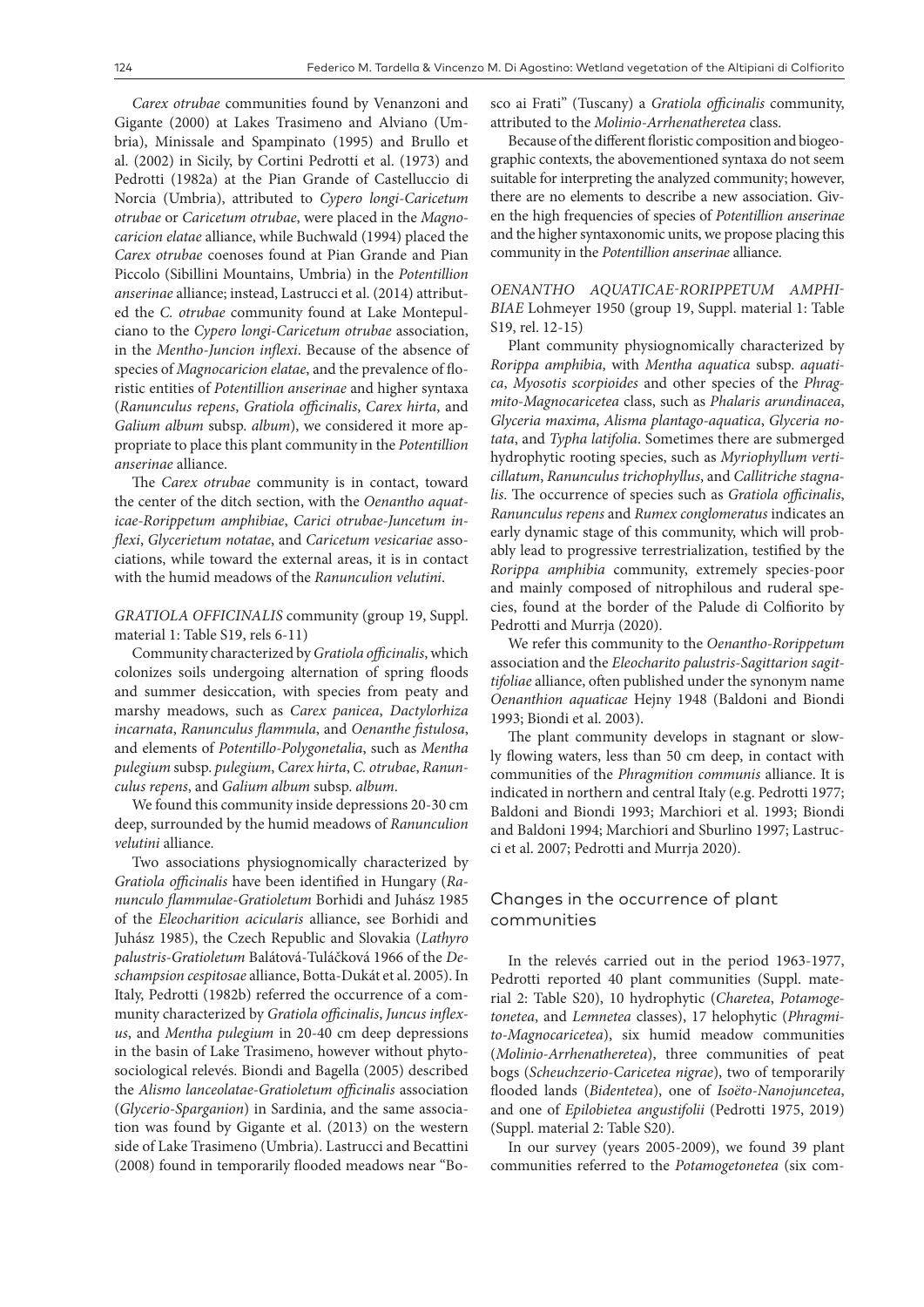munities), *Bidentetea* (2), *Phragmito-Magnocaricetea* (21), *Molinio-Arrhenatheretea* (9), and *Epilobietea angustifolii* (1) classes. Twenty-two of them confirm the findings of Pedrotti (1975, 1976, 2019), Buchwald (1994), Orsomando (2000, 2002), and Tardella et al. (2002), while 17 were new records for the study area. Twenty-four communities, found by Pedrotti (1975, 2019), instead, were not confirmed (eight of *Charetea*, *Lemnetea minoris*, and *Potamogetonetea*, one of *Bidentetea*; seven of *Phragmito-Magnocaricetea*; three of *Scheuchzerio-Caricetea fuscae*, four of *Molinio-Arrhenatheretea* and one of *Isoëto-Nanojuncetea*).

#### Changes in the occurrence of the habitats of conservation interest

As far as habitats of community interest are concerned, 19 plant communities found by Pedrotti in the 1960s/1970s can be ascribed to seven habitats of community interest (Suppl. material 2: Table S20). Three of these habitats (3140 – Hard oligo-mesotrophic waters with benthic vegetation of *Chara* spp.; 3170\* – Mediterranean temporary ponds; and 7230 – Alkaline fens) have not been confirmed in our research. In particular, habitat 7230, related to the peat bog, has completely disappeared. In the early 2000s, there was still a residual area characterized by *Carex panicea*, *Epipactis palustris*, and *Dactylorhiza incarnata* (Tardella, pers. obs.), which was invaded by *Phragmites australis* in the subsequent years (see Suppl. material 1: Table S10, relevés 6–7) and, then, by shrubs (Pedrotti 2019). The habitats that can be confirmed, also in the light of the most recent available relevés are: 3150 – Natural eutrophic lakes with *Magnopotamion* or *Hydrocharition*-type vegetation (two communities of the *Potamogetonion* and two of the *Nymphaeion* alliances); 3260 – Water courses of plain to montane levels with the *Ranunculion fluitantis* and *Callitricho-Batrachion* vegetation (two communities of the *Ranunculion aquatilis*); 3270 – Rivers with muddy banks with *Chenopodion rubri*  p.p. and *Bidention* p.p. vegetation (one community of the *Bidention tripartitae* and one of the *Chenopodion rubri*); and 6510 – Lowland hay meadows (*Alopecurus pratensis*, *Sanguisorba officinalis*) (two communities of the *Ranunculion velutini*).

# Conclusions

We found a considerable richness in plant communities (39 vegetation units, belonging to five vegetation classes). Most of them are of high conservation interest in central Italy because they are endemic to the central and southern Apennines (meadows of the *Ranunculion velutini* alliance), rare or endangered in peninsular Italy (hydrophytic and helophytic vegetation of *Potamogetonetea* and *Phragmito-Magnocaricetea* classes), and deemed habitats of community interest according to the 92/43/EEC

Directive. However, we did not confirm 24 plant communities found in the past, most of which can be attributed to habitats of community interest.

The studied wetland system underwent several alterations over time and is still threatened by the reduction of precipitation due to climate change, anthropic activities outside or bordering on the basins, such as tillage of croplands, circulation of agricultural vehicles, cropland fertilization that causes eutrophication of the water bodies, and unauthorized water collection for irrigation purposes. The lack or the discontinuity of management and maintenance interventions in part of the study area, especially the lack of management of the reed beds, canals, and ditches, could further negatively impact the biodiversity of the wetland system. The reed expansion to the outside of the basins, the increase in the extent of the *Nymphaeetum albae*, and the filling of small artificial watercourses is threatening rare species (e.g. *Ranunculus ophioglossifolius*, *R. flammula*, *Equisetum fluviatile*, and *Ophioglossum vulgatum*, see Ballelli et al. 2010) and fragmenting or substituting plant communities of small extent, such as some hydrophytic and therophytic communities. Moreover, these pressures are exacerbated by the absence of buffer zones covered by meadows between arable lands and wetlands.

To preserve plant species and vegetation diversity of these wetlands, besides the implementation of the usual maintenance activities (cleaning of ditches and mowing of the hay meadows), some conservation actions are advisable, such as the periodical mowing of the reed bed to contain its expansion outwards, and the removal of dead material from the bottom of water pools and canals. Finally, the monitoring of the species composition of plant communities, and of changes in the vegetation mosaic, periodically updating the vegetation maps, is of great importance for the management of the wetland system.

# Syntaxonomic scheme

POTAMOGETONETEA Klika in Klika et Novák 1941 *POTAMOGETONETALIA* Koch 1926 **Potamogetonion** Libbert 1931 *Potamogetono pectinati-Myriophylletum spicati* Rivas Goday 1964 *Myriophylletum verticillati* Gaudet ex Šumberová in Chytrý 2011 **Nymphaeion albae** Oberd. 1957 *Nymphaeetum albae* Vollmar 1947 *Persicaria amphibia* community **Ranunculion aquatilis** Passarge ex Theurillat in Theurillat et al. 2015 *Potamogetono crispi-Ranunculetum trichophylli* Imchenetzky 1926 *Callitriche stagnalis* community

BIDENTETEA Tüxen et al. ex von Rochow 1951 *BIDENTETALIA* Br.-Bl. et Tüxen ex Klika et Hadač 1944 **Bidention tripartitae** Nordhagen ex Klika et Hadač 1944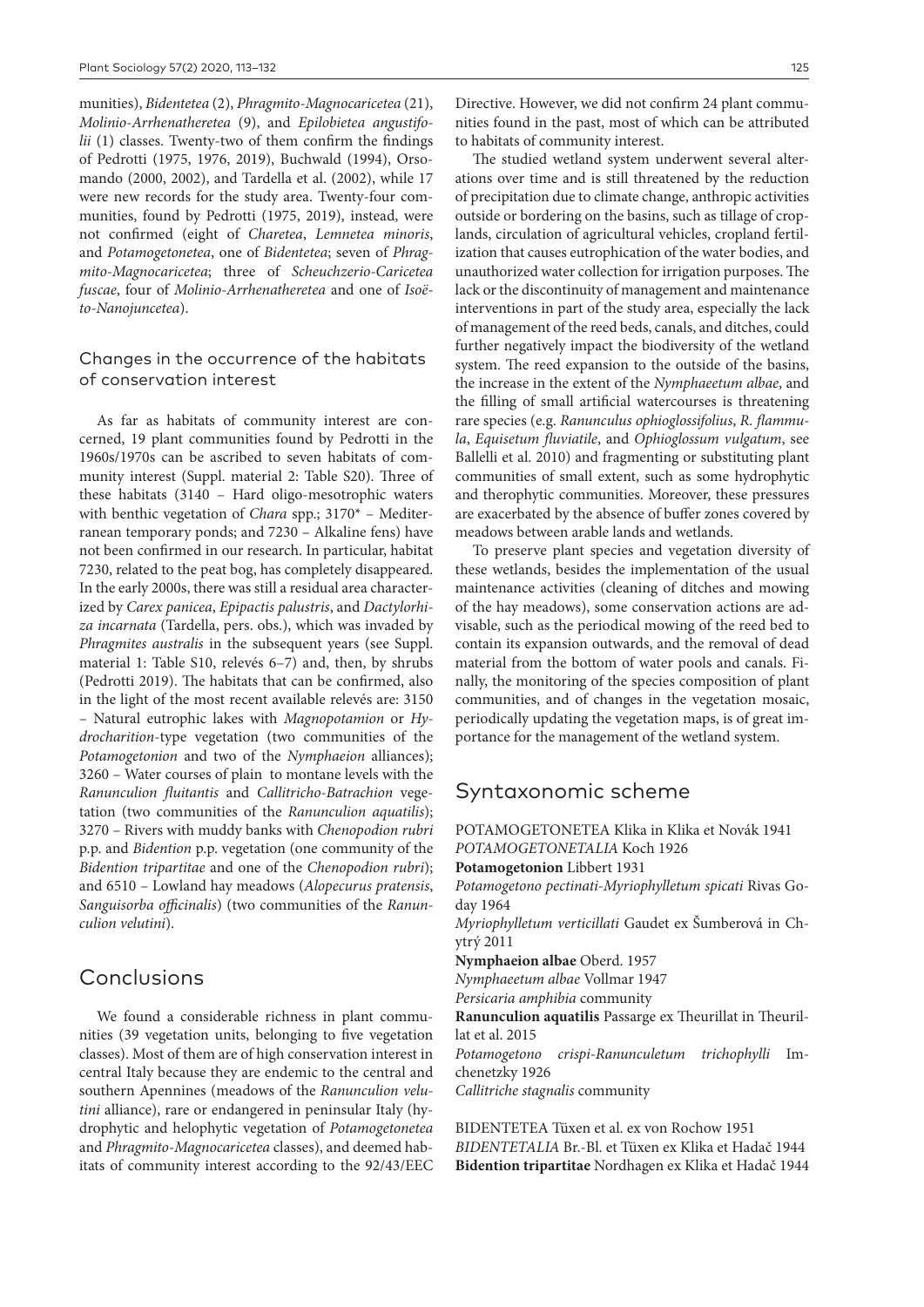*Bidentetum tripartitae* Miljan 1933

**Chenopodion rubri** (Tüxen in Poli et J. Tüxen 1960) Hilbig et Jage 1972

*Polygono lapathifolii-Xanthietum italici* Pirola et Rossetti 1974

PHRAGMITO-MAGNOCARICETEA Klika in Klika et Novák 1941

*PHRAGMITETALIA* Koch 1926

**Phragmition communis** Koch 1926

*Glycerietum maximae* Nowiński 1930 corr. Šumberová, Chytrý et Danihelka in Chytrý 2011

*Iridetum pseudacori* Eggler 1933 ex Brzeg et M. Wojterska 2001

*Phalaridetum arundinaceae* Libbert 1931

*typicum*

*alopecuretosum bulbosi* subass. nova

*alopecuretosum bulbosi* subass. nova *Carex acuta* variant

*Phragmitetum australis* Savič 1926

*Cyperetum longi* (Micevski 1957) Micevski 1963

*Schoenoplectetum lacustris* Chouard 1924

*Typhetum latifoliae* Nowiński 1930

*MAGNOCARICETALIA* Pignatti 1953

**Magnocaricion gracilis** Géhu 1961

*Caricetum gracilis* Savič 1926

*Caricetum ripariae* Máthé et Kovács 1959

*Caricetum vesicariae* Chouard 1924

*OENANTHETALIA AQUATICAE* Hejný ex Bálatová-Tuláčková, Mucina, Ellmauer et Wallnöfer in Grabherr et Mucina 1993

**Eleocharito palustris-Sagittarion sagittifoliae** Passarge 1964

*Eleocharitetum palustris* Savič 1926

*Oenantho aquaticae-Rorippetum amphibiae* Lohmeyer 1950 *NASTURTIO-GLYCERIETALIA* Pignatti 1953

**Glycerio-Sparganion** Br.-Bl. et Sissingh in Boer 1942

*Beruletum erectae* Roll 1938 *Glycerietum notatae* Kulczyński 1928

*Rorippo ancipitis-Catabrosetum aquaticae* (Oberdorfer

1957) Müller et Görs 1961

*Helosciadietum nodiflori* Maire 1924

*Nasturtietum officinalis* Gilli 1971

*Sparganietum erecti* Roll 1938

*Veronica anagallis-aquatica* subsp. *anagallis-aquatica* community

MOLINIO-ARRHENATHERETEA Tüxen 1937 *TRIFOLIO-HORDEETALIA* Horvatić 1963 **Ranunculion velutini** Pedrotti 1978 *Deschampsio-Caricetum distantis* Pedrotti 1976 *Hordeo-Ranunculetum velutini* Pedrotti 1976 *POTENTILLO-POLYGONETALIA AVICULARIS* Tüxen 1947

**Potentillion anserinae** Tüxen 1947

*Carex hirta* community

*Carex otrubae* community

*Galega officinalis* community

*Gratiola officinalis* community

*Epilobium hirsutum* community *Potentilla reptans* community **Mentho longifoliae-Juncion inflexi** T. Müller et Görs ex de Foucault 2009 *Carici otrubae-Juncetum inflexi* Minissale et Spampinato 1985 EPILOBIETEA ANGUSTIFOLII Tüxen et Preising ex

von Rochow 1951 *ARCTIO LAPPAE-ARTEMISIETALIA VULGARIS* Dengler 2002

**Balloto-Conion maculati** S. Brullo et Marcenò 1985 *Urtico dioicae-Sambucetum ebuli* (Br.-Bl. in Br.-Bl., Gajewski, Wraber et Wa1as 1936) Br.-Bl. in Br.-Bl., Roussine et Nègre 1952

# Acknowledgements

The authors wish to thank the "Servizio Parco di Colfiorito – Comune di Foligno" for the logistical support, Sheila Beatty for editing the English usage of the manuscript, and Dr Marco Tavoloni for the preparation of Fig. 1.

# Funding

The authors have no funding to report.

# Competing interests

The authors have declared that no competing interests exist.

# Bibliography

Aleffi M, Cortini Pedrotti C (1995) Variazioni temporali dell'associazione Ricciocarpetum natantis nel Piano di Colfiorito (Marche, Italia centrale). Colloques Phytosociologiques 24: 601–608.

Andreis C, Zavagno F (1996) La vegetazione del Lago di Ganna, con particolare riferimento ai rapporti spaziali tra le cenosi dei Molinietalia e degli *Scheuchzerietalia palustris*. Il Naturalista Valtellinese. Atti Museo Civico Storia Naturale Morbegno 7: 33–56.

Angiolini C, Landi M, De Dominicis V (2003) La vegetazione idrofitica ed elofitica del fiume Merse (Toscana meridionale). Atti Convegno Nazionale Botanica delle zone umide, Vercelli 10-11/11/2000. Museo Regionale di Scienze Naturali di Torino: 99–112.

Anoè N, Caniglia G (1987) La vegetazione acquatica e palustre di alcune cave di argilla dell'entroterra veneziano. Lavori Società Veneta Scienze Naturali Venezia 12: 159–175.

Arrigoni PV, Papini P (2003) La vegetazione del sistema fluviale Lima – Serchio (Toscana Settentrionale). Parlatorea 6: 95–129.

Arrigoni PV, Ricceri C (1982) La vegetazione dei laghi di Chiusi e di Montepulciano (Siena). Atti Società Toscana di Scienze Naturali Serie B 88: 285–299.

Assini S (1997) La vegetazione di greto del Po in relazione al substrato. Archivio Geobotanico 3 (1): 41–50.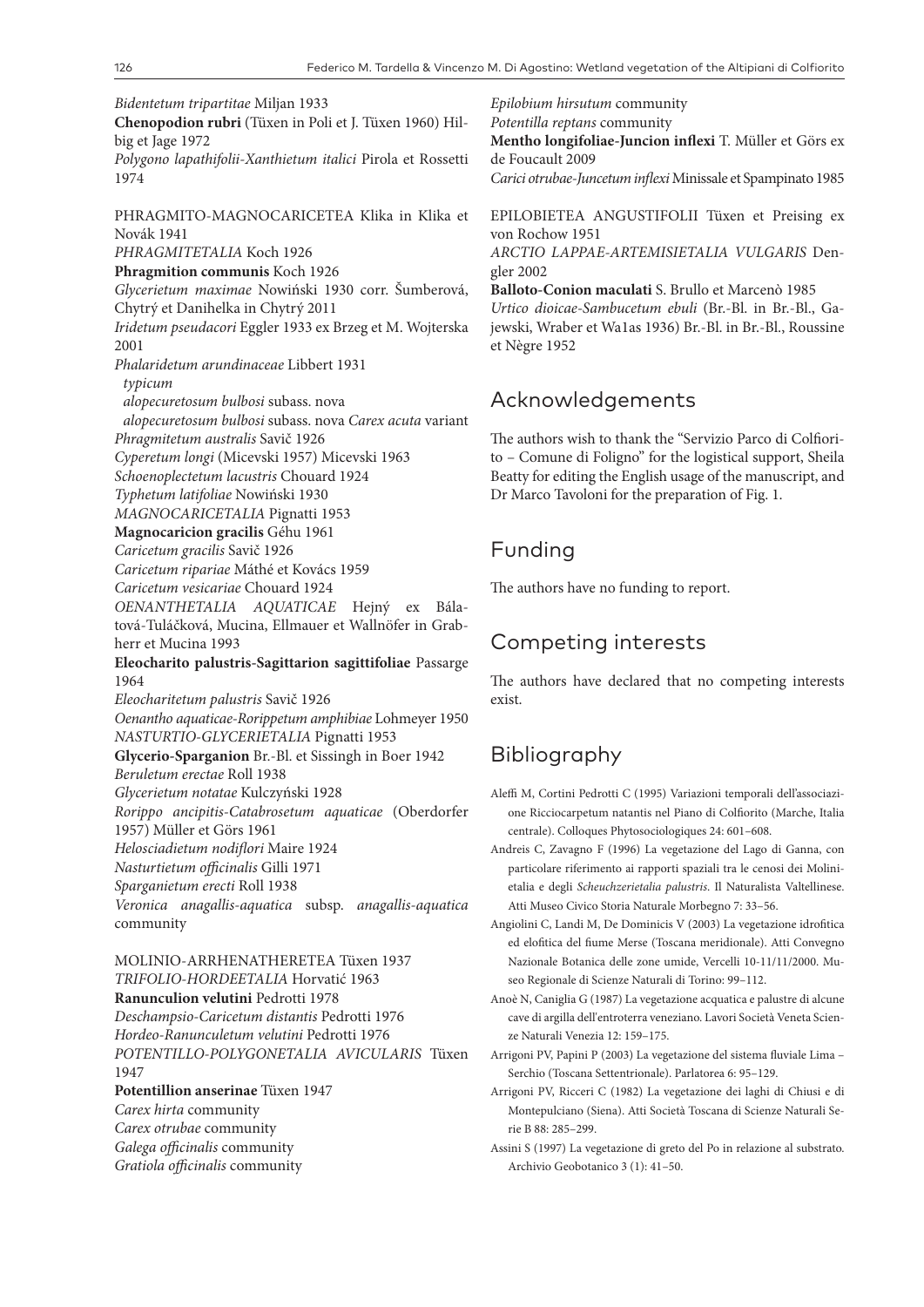- Azzella MM, Rosati L, Blasi C (2013) Phytosociological survey as a baseline for environmental status assessment: the case of hydrophytic vegetation of a deep volcanic lake. Plant Sociology 50 (1): 33–46. <https://doi.org/10.7338/pls2013501/04>
- Baldoni M, Biondi E (1993) La vegetazione del medio e basso corso del Fiume Esino (Marche-Italia centrale) (in Italian). Studia Botanica 11: 209–257. [https://revistas.usal.es/index.php/0211-9714/article/](https://revistas.usal.es/index.php/0211-9714/article/viewFile/5448/5486) [viewFile/5448/5486](https://revistas.usal.es/index.php/0211-9714/article/viewFile/5448/5486)
- Ballelli S, Orsomando E, Tardella FM (2001) Specie floristiche estinte, non più rinvenute e rare della Palude di Colfiorito. Plesta Colfiorito XXIV Mostra mercato e Sagra della patata rossa della montagna umbro-marchigiana 11-19 agosto 2001: 31–40.
- Ballelli S, Tardella FM, Orsomando E, Catorci A (2010) The vascular flora of the "Altipiani di Colfiorito" (Umbria-Marches Apennines, Central Italy). Webbia 65 (2): 241–290. [https://doi.org/10.1080/008](https://doi.org/10.1080/00837792.2010.10670875) [37792.2010.10670875](https://doi.org/10.1080/00837792.2010.10670875)
- Barberis G, Mariotti M (1981). Ricerche geobotaniche sulle zone umide del Gruppo di Voltri (Appennino ligure-piemontese). Archivio Botanico e Biogeografico Italiano. 57 (1-2): 50–91.
- Barko JW, Smart RM (1986) Sediment‐related mechanisms of growth limitation in submersed macrophytes. Ecology 67 (5): 1328–1340. [https://www.jstor.org/stable/1938689?seq=1andcid=pdf-refer](https://www.jstor.org/stable/1938689?seq=1andcid=pdf-reference#references_tab_contents)[ence#references\\_tab\\_contents](https://www.jstor.org/stable/1938689?seq=1andcid=pdf-reference#references_tab_contents)
- Bartolucci F, Peruzzi L, Galasso G, Albano A, Alessandrini A, Ardenghi NMG, et al. (2018) An updated checklist of the vascular flora native to Italy. Plant Biosystems 152 (2): 179–303. [https://doi.org/10.1080/](https://doi.org/10.1080/11263504.2017.1419996) [11263504.2017.1419996](https://doi.org/10.1080/11263504.2017.1419996)
- Biondi E, Bagella S (2005) Vegetazione e paesaggio vegetale dell'arcipelago di La Maddalena (Sardegna nord-orientale) (in Italian). Fitosociologia 42 (2) Suppl. 1: 3–99. [http://www.scienzadellavegetazione.it/](http://www.scienzadellavegetazione.it/sisv/documenti/Articolo/pdf/123.pdf) [sisv/documenti/Articolo/pdf/123.pdf](http://www.scienzadellavegetazione.it/sisv/documenti/Articolo/pdf/123.pdf)
- Biondi E, Baldoni M (1994) La vegetazione del Fiume Marecchia (Italia centrale). Biogeographia 17: 51–87. [https://doi.org/10.21426/](https://doi.org/10.21426/B617110369) [B617110369](https://doi.org/10.21426/B617110369)
- Biondi E, Ballelli S (1982) La végétation du Massif du Catria (Apennin central) avec carte phytosociologique 1:15.000. Guide-Itinéraire. Excursion Internationale de Phytosociologie en Italie centrale (2-11 juillet 1982). Università di Camerino: 215–236.
- Biondi E., Ballelli S (1995) Le praterie del Monte Coscerno e Monte di Civitella (Appennino umbro-marchigiano–Italia centrale). Fitosociologia 30: 91–121.
- Biondi E, Blasi C (2016) Prodromo della Vegetazione Italiana. Check-list sintassonomica aggiornata di classi, ordini e alleanze presenti in Italia. Società Botanica Italiana (in Italian). [available online at [http://](http://www.prodromo-vegetazione-italia.org) [www.prodromo-vegetazione-italia.org](http://www.prodromo-vegetazione-italia.org), accessed on 15 Nov 2018]
- Biondi E, Vagge I, Baldoni M, Taffetani F (1997) La vegetazione del Parco Fluviale Regionale del Taro (Emilia Romagna). Fitosociologia 34: 69–110.
- Biondi E, Vagge I, Baldoni M, Taffetani F (1999) La vegetazione del Parco Fluviale Regionale dello Stirone (Emilia Romagna). Fitosociologia 36: 67–93.
- Biondi E, Vagge I, Baldoni M, Taffetani F (2003) Biodiversità fitocenotica e paesaggistica dei fiumi dell'Italia centro-settentrionale: aspetti fitosociologici e sinfitosociologici (in Italian). Studi Trentini di Scienze Naturali Acta Biologica 80: 13–21. [http://www2.muse.it/pubbli](http://www2.muse.it/pubblicazioni/5/actaB80/01_actaBIO_biondi.pdf)[cazioni/5/actaB80/01\\_actaBIO\\_biondi.pdf](http://www2.muse.it/pubblicazioni/5/actaB80/01_actaBIO_biondi.pdf)
- Biondi E, Vagge I, Baldoni M, Taffetani F (2004) Biodiversità fitocenotica e paesaggistica dei fiumi dell'Italia centro-settentrionale: aspetti

fitosociologicie sinfitosociologici. Studi Trentini di Scienze Naturali Acta Biologica 80: 13–21

- Biondi E, Blasi C, Burrascano S, Casavecchia S, Copiz R, Del Vico E, Galdenzi D, Gigante D., Lasen C, Spampinato G, Venanzoni R, Zivkovic L (2010) Manuale Italiano di interpretazione degli habitat della Direttiva 92/43/CEE. Direzione per la Protezione della Natura e del Mare – Ministero dell'Ambiente e della Tutela del Territorio e del Mare.<http://vnr.unipg.it/habitat/index.jsp>
- Borhidi A, Juhász M (1985) Egy új növénytársulás a Barcsi Tájvédelmi Körzetben: Ranunculo flammulae-Gratioletum officinalis Borhidi et Juhász ass. nova (in Hungarian). Dunántúli Dolgozatok Természettudományi Sorozat 5: 59–66.
- Botta-Dukát Z, Chytrý M, Hájková P, Havlová M (2005) Vegetation of lowland wet meadows along a climatic continentality gradient in Central Europe. Preslia 77(1): 89–111.
- Bracco F (1981) Note sulla vegetazione acquatica e palustre della bassa valle del Ticino. Notiziario Fitosociologico 17: 55–68.
- Bracco F, Buffa G, Ghirelli L, Sburlino G, Zuccarello V (2000) The phytosociological information and the management of the upspring vegetation of the River Sile regional Park (Venetian plain – Northern Italy). Archivio Geobotanico 4: 51–57.
- Braun-Blanquet J (1964) Pflanzensoziologie (in German). 3rd ed. Springer, Wien - New York, 865 pp.
- Brullo S, Giusso del Galdo G, Minissale P, Spampinato G (2002) Considerazioni sintassonomiche e fitogeografiche sulla vegetazione della Sicilia (in Italian). Bollettino dell'Accademia Gioenia di Scienze Naturali 35 (361): 325–359.
- Brullo S, Minissale P, Siracusa G (1998) Quadro sintassonomico della vegetazione iblea. Bollettino Accademia Gioenia Scienze Naturali 29 (352): 113–150.
- Brullo S, Minissale P, Spampinato G (1994) Studio fitosociologico della vegetazione lacustre dei Monti Nebrodi (Sicilia settentrionale). Fitosociologia 27: 5–50.
- Brullo S, Scelsi F, Spampinato G (2001) La vegetazione dell'Aspromonte. Studio fitosociologico. Laruffa Editore, Reggio Calabria, 368 pp.
- Brusaferro A, Catorci A, Cesaretti S (2008) La conservazione della biodiversità della Palude di Colfiorito. Studio preliminare per la redazione del piano di gestione del canneto. La Nuova Stampa. Camerino (MC), Italia. 31 pp.
- Brzeg A, Wojterska M (2001) Plant communities in Wielkopolska: the state of knowledge and threats (in Polish). In: Wojterska M (Ed.) Plant cover of Wielkopolska and South Pomerania Lake-land, Guide of terrain sessions of 52 PTB Congress, Poznań (Poland), 2001. Bogucki Wyd. Nauk., 39–110.
- Buchwald R (1992) Il Veronico-Apietum submersi, una nuova associazione dell'Italia centrale. Document Phytosociologiques 14: 513–529.
- Buchwald R (1994) Vegetazione e odonatofauna negli ambienti acquatici dell'Italia centrale (in Italian). Braun-Blanquetia 11: 3–77. [http://](http://www.scienzadellavegetazione.it/sisv/libreria/braun-blanquetia/BRBL11.pdf) [www.scienzadellavegetazione.it/sisv/libreria/braun-blanquetia/](http://www.scienzadellavegetazione.it/sisv/libreria/braun-blanquetia/BRBL11.pdf) [BRBL11.pdf](http://www.scienzadellavegetazione.it/sisv/libreria/braun-blanquetia/BRBL11.pdf)
- Buffa G, Ghirelli L, Sburlino G (1995) La vegetazione delle sorgenti del fi ume Sile (Veneto – Italia nord-orientale). Giornale Botanico Italiano 129 (2): 265. <https://doi.org/10.1080/11263509509431078>
- Canullo R, Pedrotti F, Venanzoni R (1988) I prati umidi ed inondati dell'alto Trigno (Molise, Italia). Documents Phytosociologiques 11: 583–606.
- Canullo R, Pedrotti F, Venanzoni R (1990) Carte phytosociologique et carte des proces et des stades dynamiques de la tourbière de Fiavé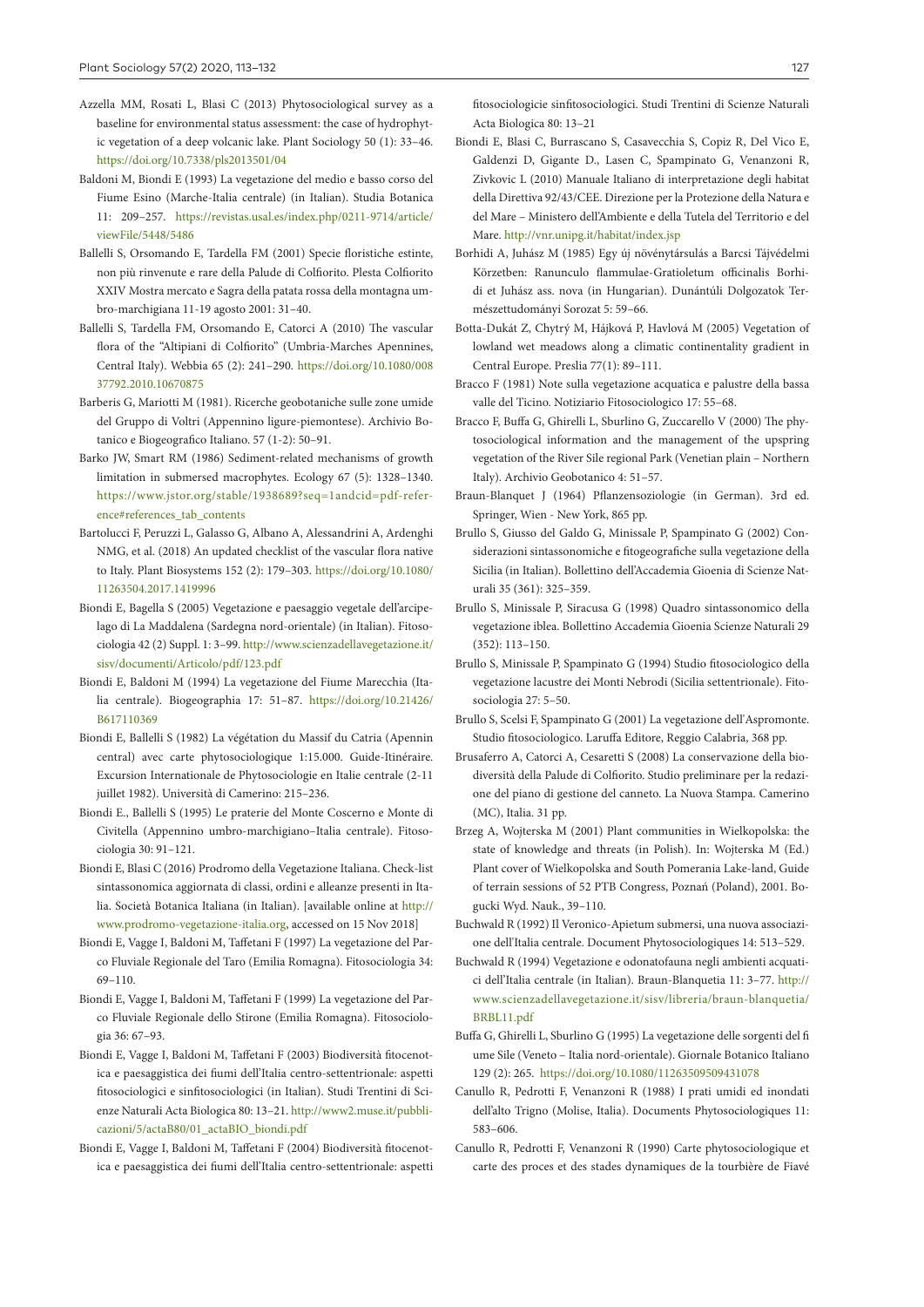(Italie du Nord). Vegetation processes as subject of geobotanical map (Warsaw, April 8-12, 1990). Abstracts: 119-120.

- Catorci A, Brusaferro A, Tardella FM (2010) Analisi preliminari finalizzate alla redazione di un piano di gestione per il canneto (*Phragmitetum vulgaris*) nella Palude di Colfiorito (Umbria - Italia) (in Italian). Atti del Convegno Nazionale della Società Italiana di Ecologia del Paesaggio. "Ecologia del paesaggio per la gestione delle zone umide. Nuovi approcci per migliorare la qualità dei servizi ecosistemici degli ambienti palustri". Ravenna (Italy), December 2009. Aras Edizioni, Fano, 134–142.
- Catorci A, Orsomando E (2001) Note illustrative della Carta della Vegetazione del Foglio Nocera Umbra (N. 312 - Carta d'Italia I.G.M. - 1: 50.000). Braun-Blanquetia 23: 3–97. [http://www.scienzadellavege](http://www.scienzadellavegetazione.it/sisv/libreria/braun-blanquetia/BRBL23n.pdf)[tazione.it/sisv/libreria/braun-blanquetia/BRBL23n.pdf](http://www.scienzadellavegetazione.it/sisv/libreria/braun-blanquetia/BRBL23n.pdf)
- Ceschin S, Salerno G (2008) La vegetazione del basso corso del Fiume Tevere e dei suoi affluenti (Lazio, Italia) (in Italian). Fitosociologia 45(1): 39–74. [http://www.scienzadellavegetazione.it/sisv/rivista/arti](http://www.scienzadellavegetazione.it/sisv/rivista/articoloCerca.do?idArticolo=44)[coloCerca.do?idArticolo=44](http://www.scienzadellavegetazione.it/sisv/rivista/articoloCerca.do?idArticolo=44)
- Chytrý M (Ed.) (2011) Vegetace České republiky 3. Vodní a mokřadní vegetace (in Czech) [Vegetation of the Czech Republic 3. Aquatic and wetland vegetation]. Academia, Praha, 828 pp.
- Ciaschetti G, Pirone G, Venanzoni R (2020) Sedge Vegetation of the "Major Highlands of Abruzzo" (Central Italy): Updated Knowledge After New Discoveries. Plant Biosystems - An International Journal Dealing with all Aspects of Plant Biology, [https://doi.org/10.1080/11](https://doi.org/10.1080/11263504.2020.1801876) [263504.2020.1801876](https://doi.org/10.1080/11263504.2020.1801876)
- Corbetta F, Pirone G (1989) La vegetazione del Fiume Tirino. Archivio Botanico Italiano 65 (3/4): 121–153.
- Cortini Pedrotti C, Orsomando E, Pedrotti F, Sanesi G (1973) La vegetazione e i suoli del Pian Grande di Castelluccio di Norcia (Appennino centrale) (in Italian). Atti dell'Istituto Botanico e del Laboratorio Crittogamico dell'Università di Pavia 9: 155–249.
- Crisanti MA, Taffetani F (2015) Diachronic analysis of variations induced on the flora and vegetation of river ecosystems by actions taken to reduce the risk of flooding. Case study of the River Chienti (central Adriatic, Italy) Plant Sociology 52 (1): 41–64. [https://doi.](https://doi.org/0.7338/pls2015521/04) [org/0.7338/pls2015521/04](https://doi.org/0.7338/pls2015521/04)
- Fascetti S, Colacino C, De Marco G (1989) Analisi fitosociologica dei popolamenti a alofite e idrofite radicate del Lago Pantano di Pignola (Potenza). Giornale Botanico Italiano 123, suppl. 1: 95.
- Felzines JC (1983) Les groupements du Potamion des étangs du centre de la France: aspects phytosociologiques et écologiques (in French). Colloques Phytosociologiques 10: 149–170.
- Ferro G (1980) La vegetazione di Butera (Sicilia meridionale). Atti Istituto di Botanica Laboratorio Crittogamico Università di Pavia (6)13: 51–118.
- Géhu JM, Biondi E (1988) Donnes sur la vegetation des ceintures d'atterrissement des lacs Alimini [Data on the vegetation belts of Alimini Lakes]. Documents Phytosociologiques 11: 353–378.
- Gerdol R, Piccoli F, Bassi M (1979) Contributo alla conoscenza floristica e vegetazionale degli ambienti umidi del Ferrarese: i maceri. Annali Università di Ferrara 2: 1–34.
- Gerdol R, Tomaselli M (1997) Vegetation of wetlands in the Dolomites. Dissertationes Botanicae 281: 1–195.
- Gigante D, Maneli F, Venanzoni R (2013) Mediterranean temporary wet systems in inland Central Italy: ecological and phytosociological features. Plant Sociology 50 (2): 93–112. [https://doi.org/10.7338/](https://doi.org/10.7338/pls2013502/06) [pls2013502/06](https://doi.org/10.7338/pls2013502/06)
- Giovagnotti C, Calandra R, Leccese A, Giovagnotti E (2003) I Paesaggi Pedologici e la Carta dei Suoli dell'Umbria (in Italian). Camera di Commercio, Industria, Artigianato e Agricoltura di Perugia, Litograf srl, Perugia, 191 pp.
- Golub VB, Losev TGA, Mirkin BM (1991) Aquatic and hygrophytic vegetation of the Lower Volga valley. Phytocoenologia 20 (1): 1–63.
- Guglielmetto Mugion L, Montacchini F (1993–1994) La vegetazione del lago di Viverone. Allionia 32: 7–25.
- Iberite M, Paolozzi AM, Resini AM (1995) La vegetazione del lago di Bolsena (Viterbo, Italia centrale). Fitosociologia 29: 151–164.
- Janssen JAM, Rodwell JS, García Criado M, Gubbay S, Haynes T, et al. (2016) European Red List of Habitats. Part 2. Terrestrial and freshwater habitats. Luxembourg: Publications Office of the European Union. 38 pp. ISBN 978-92-79-61588-7.<https://doi.org/10.2779/091372>
- Landi M, Angiolini C, De Dominicis V (2002) Analisi fitosociologica dei fiumi della Toscana meridionale: il tratto medio-basso del Merse (Italia centrale). Studia Botanica 21: 37–88. [http://hdl.handle.](http://hdl.handle.net/10366/56355) [net/10366/56355](http://hdl.handle.net/10366/56355)
- Landucci F, Gigante D, Venanzoni R (2011) An application of the Cocktail method for the classification of the hydrophytic vegetation at Lake Trasimeno (Central Italy). Fitosociologia 48 (2): 3-22.
- Landucci F, Gigante D, Venanzoni R, Chytrý M (2013) Wetland vegetation of the class *Phragmito-Magno-Caricetea* in central Italy. Phytocoenologia 43: 67–100. [https://doi.org/10.1127/0340-](https://doi.org/10.1127/0340-269X/2013/0043-0545) [269X/2013/0043-0545](https://doi.org/10.1127/0340-269X/2013/0043-0545)
- Landucci F, Řezníčková M, Šumberová K, Chytrý M, Aunina L, Biţă-Nicolae C, et al. (2015) WetVegEurope: A database of aquatic and wetland vegetation of Europe. Phytocoenologia 45: 187–194. <https://doi.org/10.1127/phyto/2015/0050>
- Landucci F, Šumberová K, Tichý L, Hennekens S, Aunina L, Biță‐Nicolae C, et al. (2020) Classification of the European marsh vegetation (*Phragmito‐Magnocaricetea*) to the association level. Applied Vegetation Science <https://doi.org/10.1111/avsc.12484>
- Lastrucci L, Becattini R (2008) La vegetazione delle aree umide presso Bosco ai Frati (Firenze, Toscana). Atti Società Toscana Scienze Naturali, Memorie, Serie B 115: 57–67.
- Lastrucci L, Bonari G, Angiolini C, Casini F, Giallonardo T, Gigante D, et al. (2014) Vegetation of Lakes Chiusi and Montepulciano (Siena, central Italy): updated knowledge and new discoveries. Plant Sociology 51 (2): 29–55. <https://doi.org/10.7338/pls2014512/03>
- Lastrucci L, Cerri M, Coppi A, Ferranti F, Ferri V, Foggi B, et al. (2017a) Understanding common reed die-back: a phytocoenotic approach to explore the decline of palustrine ecosystems. Plant Sociology 54 (2) Suppl. 1: 15–28. <https://doi.org/10.7338/pls2017542S1/02>
- Lastrucci L, Cerri M, Coppi A, Dell'Olmo L, Ferranti F, Ferri V, et al. (2019a) Spatial landscape patterns and trends of declining reed-beds in peninsular Italy. Plant Biosystems-An International Journal Dealing with all Aspects of Plant Biology 153 (3): 427–435. [https://doi.or](https://doi.org/10.1080/11263504.2018.1498401) [g/10.1080/11263504.2018.1498401](https://doi.org/10.1080/11263504.2018.1498401)
- Lastrucci L, Dell'Olmo L, Foggi B, Massi L, Nuccio C, Vicenti C, Viciani D (2017c) Contribution to the knowledge of the vegetation of the Lake Massaciuccoli (northern Tuscany, Italy). Plant Sociology 54 (1): 67–87. <https://doi.org/10.7338/pls2017541/03>
- Lastrucci L, Ferretti G, Mantarano N, Foggi B (2019b) Vegetation and habitat of conservation interest of the lake Acquato (Grosseto - Central Italy). Plant Sociology 56 (1): 19–30. [https://doi.org/10.7338/](https://doi.org/10.7338/pls2019561/03) [pls2019561/03](https://doi.org/10.7338/pls2019561/03)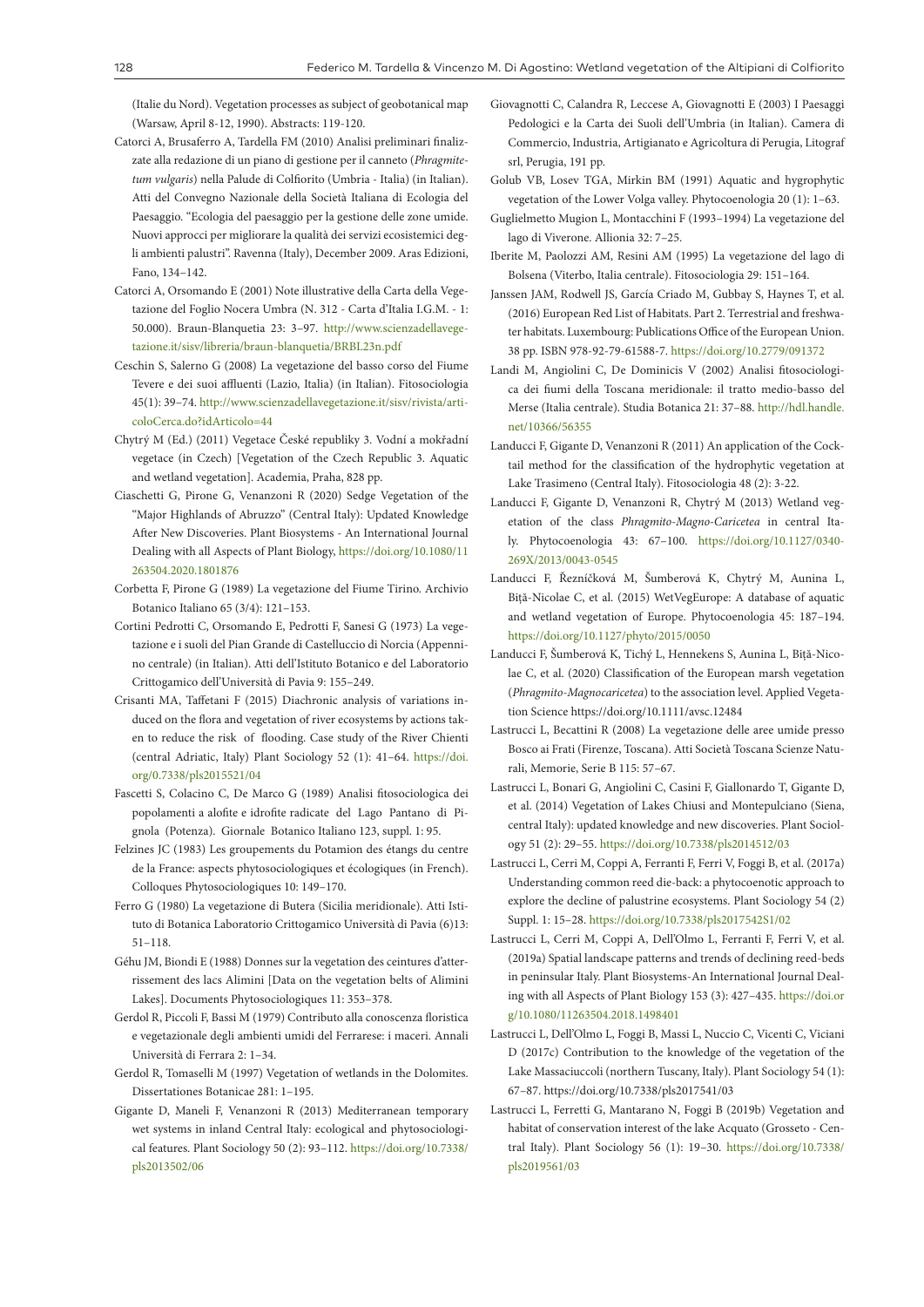- Lastrucci L, Foggi B, Selvi F, Becattini R (2007) Contributo alla conoscenza della vegetazione e della flora delle aree umide nel comprensorio di Capalbio (Provincia di Grosseto, Italia centrale). Archivio Geobotanico 10: 1–30.
- Lastrucci L, Gonnelli V, Foggi B (2004) Flora e vegetazione di alcune aree umide dell'altopiano della "Pianca" nell'alta Val Marecchia (Provincia di Arezzo, Toscana). Informatore Botanico Italiano 36: 429–442.
- Lastrucci L, Landi M, Angiolini C (2010a) Vegetation analysis on wetlands in Tuscan agricultural landscape (central Italy). Biologia 65 (1): 54–68. <https://doi.org/10.2478/s11756-009-0213-5>
- Lastrucci L, Landucci F, Gonnelli V, Barocco R, Foggi B, Venanzoni R (2012) The vegetation of the upper and middle River Tiber (Central Italy). Plant Sociology 49 (2): 29–48. <https://doi.org/>10.7338/ pls2012492/02
- Lastrucci L, Lazzaro L, Coppi A, Foggi B, Ferranti F, Venanzoni R, et al. (2017b) Demographic and macro-morphological evidence for common reed dieback in central Italy. Plant Ecology & Diversity 10 (2-3): 241–251.<https://doi.org/10.1080/17550874.2017.1351499>
- Lastrucci L, Paci F, Raffaelli M (2010b) The wetland vegetation of the Natural Reserves and neighbouring stretches of the Arno river in the Arezzo province (Tuscany, Central Italy). Fitosociologia 47 (1): 31– 61. [http://www.scienzadellavegetazione.it/sisv/rivista/articoloCerca.](http://www.scienzadellavegetazione.it/sisv/rivista/articoloCerca.do?idArticolo=184) [do?idArticolo=184](http://www.scienzadellavegetazione.it/sisv/rivista/articoloCerca.do?idArticolo=184)
- Lastrucci L, Valentini E, Dell'Olmo L, Vietina B, Foggi B (2016) Hygrophilous vegetation and habitats of conservation interest in the area of the Lake Porta (Tuscany, Central Italy). Atti Soc. Tosc. Sci. Nat., Mem., Serie B 122: 131–146. [https://doi.org/10.2424/](https://doi.org/10.2424/ASTSN.M.2015.12) [ASTSN.M.2015.12](https://doi.org/10.2424/ASTSN.M.2015.12)
- Lastrucci L, Viciani D, Nuccio C, Melillo C (2008) Indagine vegetazionale su alcuni laghi di origine artificiale limitrofi al Padule di Fucecchio (Toscana, Italia centrale). Annali del Museo Civico di Rovereto 23: 169–203.
- Legendre P, Gallagher ED (2001) Ecologically meaningful transformations for ordination of species data. Oecologia 129: 271–280. [https://](https://doi.org/10.1007/s004420100716) [doi.org/10.1007/s004420100716](https://doi.org/10.1007/s004420100716)
- Lippi-Boncambi C (1940) Osservazioni morfologiche sul bacino di Colfiorito e presupposti idrogeologici della sua bonifica. L'Universo 21 (7): 459–485.
- Loidi JA, Biurrun IG, Herrera MG (1997) La vegetación del centro-septentrional de España (in Spanish). Itinera Geobotanica 9: 161–618.
- Maiorca G, Spampinato G (1999) La vegetazione della Riserva Naturale Orientata Valle del Fiume Argentino (Calabria Nord-Occidentale). Fitosociologia 36 (2): 15–60.
- Maiorca G, Spampinato G, Cameriere P, Crisafulli A, Caridi D, Paleologo P, Grasso S (2005) Carta della Vegetazione Reale della Foce del Fiume Crati (CS-Calabria), scala 1: 4000 (in Italian). Progetto Phytosis (Arssa–Università Mediterranea di Reggio Calabria). Ed. De Rose, Cosenza (Italia), 64 pp.
- Marchiori S, Sburlino G (1986) La vegetazione della Palude Brusà (Cerea - Verona). Bollettino Museo Civico di Storia Naturale Verona 13: 265–272.
- Marchiori S, Sburlino G (1997) Present vegetation of the Venetian Plain. Allionia 34: 165–180.
- Marchiori S, Sburlino G, Tornadore N (1993) Check-list of the hydro-hygrophious vegetation of the Venetian plain. Giornale Botanico Italiano 127: 720.
- Mariotti MG (1995) Osservazioni sulla vegetazione della Liguria. Atti Convegno Lincei 115: 189–227.
- Martini F, Poldini L (1980) Il paesaggio vegetale del fiume Noncello nell'area urbana di Pordenone. Gortania 2: 123–156.
- Materazzi M, Pieruccini P (2001) Geolitologia. In: Catorci A, Orsomando E (Eds) Note illustrative della Carta della vegetazione del Foglio Nocera Umbra (N. 312 - Carta d'Italia I.G.M. - 1: 50.000) (in Italian). Braun-Blanquetia 23: 10–13. [http://www.scienzadellavegetazione.it/](http://www.scienzadellavegetazione.it/sisv/libreria/braun-blanquetia/BRBL23n.pdf) [sisv/libreria/braun-blanquetia/BRBL23n.pdf](http://www.scienzadellavegetazione.it/sisv/libreria/braun-blanquetia/BRBL23n.pdf)
- Mengozzi G (1781) De' Plestini Umbri. Del loro lago e della battaglia appresso di questo seguita tra i Romani e i Cartaginesi. Dissertazione. Feliciano Campitelli Stampatore Accademico.
- Mereu L, Lastrucci L, Viciani D (2010) Contributo alla conoscenza della vegetazione del Fiume Pesa (Toscana, Italia centrale). Studia Botanica 29: 105–143.
- Merloni N, Piccoli F (2001) La vegetazione del complesso Punte alberate e Valle Mandriole (Parco Regionale del Delta del Po – Italia). Braun-Blanquetia 29: 1–17. [http://www.scienzadellavegetazione.it/](http://www.scienzadellavegetazione.it/sisv/libreria/braun-blanquetia/BRBL29.pdf) [sisv/libreria/braun-blanquetia/BRBL29.pdf](http://www.scienzadellavegetazione.it/sisv/libreria/braun-blanquetia/BRBL29.pdf)
- Mierwald U (1988) Die Vegetation der Kleingewässer landwirtschaftlich genutzter Flächen. Eine pflanzensoziologische Studie aus Schleswig-Holstein (in German). Arbeitsgemeinschaft Geobotanik in Schleswig-Holstein und Hamburg, Kiel, 286 pp.
- Minissale P, Spampinato G (1985) Osservazioni fitosociologiche sul Lago Gurrida (Sicilia Nord-Orientale) (in Italian). Giornale Botanico Italiano 119 (3-4): 197–225. <https://doi.org/10.1080/11263508509428015>
- Minissale P, Spampinato G (1995) L'impatto antropico sulla vegetazione della Riserva naturale orientata Fiume Fiumefreddo (Sicilia orientale) (in Italian). Colloques Phytosociologiques 21: 343–356.
- Montanari C, Guido MA (1980) La vegetazione idro-igrofila di alcune conche lacustri del versante nord di Monte Ragola (alta Val Nure – Appennino ligure-piacentino). Archivio Botanico e Biogeografico Italiano 56: 13–42.
- Mucina L, Bültmann H, Dierßen K, Theurillat J-P, Raus T, Čarni A, et al. (2016) Vegetation of Europe: hierarchical floristic classification system of vascular plant, bryophyte, lichen, and algal communities. Applied Vegetation Science 19 (Suppl. 1): 1–264. [https://doi.](https://doi.org/10.1111/avsc.12257) [org/10.1111/avsc.12257](https://doi.org/10.1111/avsc.12257)
- Oksanen FJ, Blanchet FG, Friendly M, Kindt R, Legendre P, McGlinn D, et al. (2017) vegan: Community Ecology Package. R package Version 2.4-3. <https://CRAN.R-project.org/package=vegan>
- Orsomando E (1993) Carte della vegetazione dei Fogli Passignano sul Trasimeno (N. 310 - Carta d'Italia I.G.M.I. - 1: 50.000) e Foligno (N. 324 - Carta d'Italia I.G.M.I. - 1: 50.000). Braun-Blanquetia 10: 3–26. [http://www.scienzadellavegetazione.it/sisv/libreria/braun-blanque](http://www.scienzadellavegetazione.it/sisv/libreria/braun-blanquetia/BRBL10.pdf)[tia/BRBL10.pdf](http://www.scienzadellavegetazione.it/sisv/libreria/braun-blanquetia/BRBL10.pdf)
- Orsomando E (2000) Il paesaggio vegetale della Palude di Colfiorito e zone limitrofe. Appennino umbro-marchigiano. Plestia Colfiorito. XXIII Mostra mercato e sagra della patata rossa della montagna umbro-marchigiana 11 agosto 2000: 23–30.
- Orsomando E (2002) Carta della vegetazione della Palude di Colfiorito. Scala 1: 2000. S. EL. CA., Firenze, Italy.
- Orsomando E, Catorci A (1998) Aspetti fitogeografici dei piani. In: Orsomando E (Ed.) Gli di Colfiorito, Appennino umbro-marchigiano (in Italian). Storia e Ambiente. Tipografia S. Giuseppe, Pollenza (Italia), 70 pp.
- Orsomando E, Catorci A, Pitzalis M, Raponi M (2000) The phytoclimate of Umbria. Parlatorea 4: 5–24.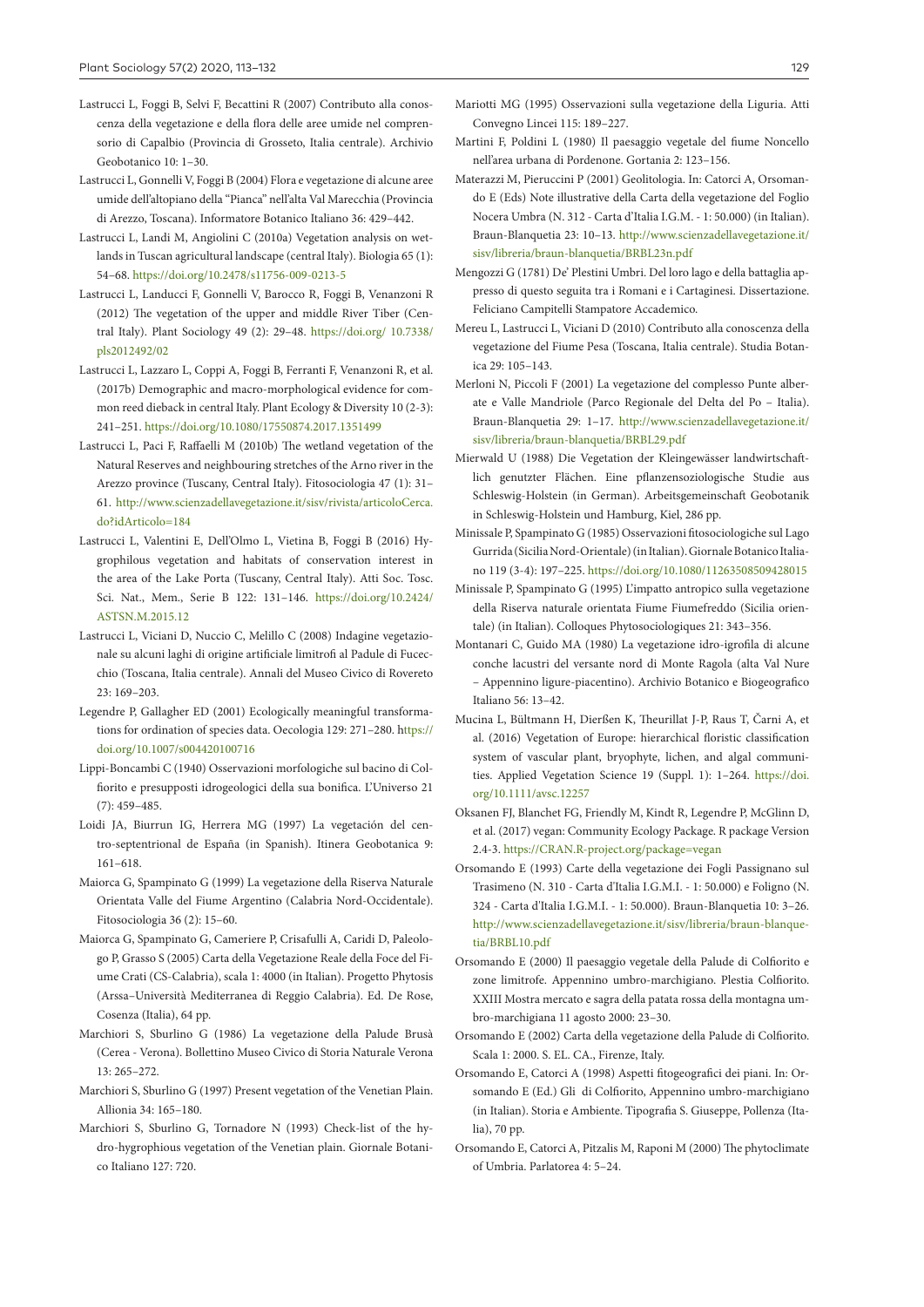- Orsomando E, Pambianchi G (2002) Carta del paesaggio vegetale del Bacino Imbrifero dell'Altopiano di Colfiorito (in Italian). Università di Camerino. S.EL.CA., Firenze.
- Paura B, Presti G, D'Alessandro E, Blasi C (2004) La vegetazione ripariale del F. Biferno (Molise, Italia meridionale). Abstract 40° Congresso Società Italiana di Fitosociologia, Roma 19-21/02/2004: 89.
- Pedrotti F (1965) Censimento degli ambienti umidi meritevoli di protezione: i piani carsici dell'Appennino Umbro-Marchigiano (in Italian). Atti dell'Istituto Botanico Laboratorio Crittogamico Università di Pavia, serie 6 (1): 141–158.
- Pedrotti F (1967) Carta fitosociologica della vegetazione dei piani di Montelago (in Italian). Notiziario Società Italiana di Fitosociologia 4: 1–8.
- Pedrotti F (1975) Carta fitosociologica della vegetazione della Palude di Colfiorito (Foligno) (in Italian). Litografia Artistica Cartografica, Firenze (Italy).
- Pedrotti F (1976) Les prairies permanentes humides de l'Apennin central: phytosociologie et cartographie (in French). Colloques Phytosociologiques 5: 181–187.
- Pedrotti F (1977) Gli altopiani plestini. Informatore Botanico Italiano 9 (3): 223–224.
- Pedrotti F (1979) L'association *Ricciocarpetum natantis* (Segal 1963) Tüxen 1972 dans le marais de Colfiorito (Italie centrale). Documents Phytosociologiques 4: 795–802.
- Pedrotti F (1982a) La végétation du Pian Grande (in French). In: Pedrotti F (Ed.) Guide-Itineraire. Excursion Internationale de Phytosociologie en Italie centrale (2-11 juillet 1982). Centro stampa Università di Camerino, Camerino (Italia), 347–360.
- Pedrotti F (1982b) La végétation des collines entre le Trasimene et le Val de Chiana (in French). In: Pedrotti F (Ed.) Guide-Itineraire. Excursion Internationale de Phytosociologie en Italie centrale (2-11 juillet 1982). Centro stampa Università di Camerino, Camerino (Italia), 482–492.
- Pedrotti F (1991) Nota sulla flora e vegetazione del Lago di Madrano (Trentino) (in Italian). Informatore Botanico Italiano 22 (3): 182–193.
- Pedrotti F (1995) Nota sulla vegetazione degli ambienti umidi della Bassa Valsugana (Trentino). Documents Phytosociologiques 15: 417–449.
- Pedrotti F (1996) Gestione su base scientifica dei sistemi ecologici per la loro conservazione e recupero (in Italian). In: Virzo De Santo A, Alfani A, Carrada GC, Rutigliano FA (Eds) Atti del VII Congresso Nazionale della Società Italiana Ecologia. Napoli (Italy), 11-14 Settembre 1996. S.It.E. 17, 549–554.
- Pedrotti F (2008) La vegetazione delle marcite di Norcia (Italia centrale). Braun-Blanquetia 44: 3–31. [http://www.scienzadellavegetazione.it/](http://www.scienzadellavegetazione.it/sisv/libreria/braun-blanquetia/BRBL44.pdf) [sisv/libreria/braun-blanquetia/BRBL44.pdf](http://www.scienzadellavegetazione.it/sisv/libreria/braun-blanquetia/BRBL44.pdf)
- Pedrotti F (2019) Flora e vegetazione della palude di Colfiorito (Appennino centrale, Italia) (in Italian). Les Cahiers de Braun-Blanquetia 2. Tip. Editrice Temi, Trento.
- Pedrotti F, Gafta D, Manzi A, Canullo R (1992) Le associazioni vegetali della piana di Pescasseroli (Parco Nazionale d'Abruzzo). Documents Phytosociologiques 14: 123–147.
- Pedrotti F, Murrja E (2020) Dinamismo stagionale della vegetazione del fagiolaro (palude di Colfiorito, Appennino centrale). Les Cahiers de Braun-Blanquetia 6: 1–21. Tip. Editrice Temi, Trento.
- Pedrotti F, Pettorossi L (1968) La Palude di Colfiorito: problemi fitogeografici e di conservazione dell'ambiente. Natura e Montagna 8 (1): 19–27.
- Pedrotti F, Pettorossi L (1969) Rilevamento cartografico della vegetazione della palude di Colfiorito. Mitt. ostalp.- din. pflauzensoz. Arbeitsgem. 9: 153–159.
- Pesaresi S, Biondi E, Casavecchia S (2017) Bioclimates of Italy. Journal of Maps 13 (2): 955–960. [https://doi.org/10.1080/17445647.2017.14](https://doi.org/10.1080/17445647.2017.1413017) [13017](https://doi.org/10.1080/17445647.2017.1413017)
- Piccoli F, Gerdol R (1982) Rice field weed communities in Ferrara Province (Northern Italy). Aquatic Botany 10: 317–328. [https://doi.](https://doi.org/10.1016/0304-3770(81)90030-9) [org/10.1016/0304-3770\(81\)90030-9](https://doi.org/10.1016/0304-3770(81)90030-9)
- Pirone G (1987) I magnocariceti degli Maggiori d'Abruzzo. Informatore Botanico Italiano 19: 131–135.
- Pirone G (1997) Il paesaggio vegetale di Rivisondoli aspetti della flora e della vegetazione. Azienda Autonoma di Soggiorno e Turismo.
- Pirone G, Ciaschetti G, Frattaroli AR (2004) La vegetazione del bosco di S.Antonio (Pescocostanzo, Abruzzo). Micologia e Vegetazione Mediterranea 19 (2): 163–176.
- Pirone G, Ciaschetti G, Frattaroli AR, Corbetta F (2003) La vegetazione della Riserva Naturale Regionale "Lago della Serranella" (Abruzzo-Italia). Fitosociologia 40 (2): 55–71.
- Pirone G, Frattaroli AR, Corbetta F (1997) Vegetazione, cartografia vegetazionale e lineamenti floristici della riserva naturale "Sorgenti della Pescara" (Abruzzo – Italia). Università degli Studi dell'Aquila, Dipartimento di Scienze Ambientali, Popoli (Italia): 1–74.
- Pirone G, Tammaro F (1995) La vegetazione del bacino del Lago di Campotosto (Abruzzo). Giornale Botanico Italiano 129 (2): 276. <https://doi.org/10.1080/11263509509431078>
- Poldini L (1980) Carta della vegetazione del Carso Triestino (zona dell'accordo di Osimo). C.N.R. Coll. Progr. Final. Promozione della qualità dell'ambiente. AQ/1/82: 3–27.
- Poldini L (1989) La vegetazione del Carso Isontino e Triestino. Ed. Lint, Trieste.
- Presti G, Di Filippo C, Blasi C (2005) La vegetazione igrofila del Monumento Naturale Pantane e Lagusiello (Lazio centrale). Informatore Botanico Italiano 36 (2): 401–408.
- Prosser F, Sarzo A (2003) Flora e vegetazione dei fossi nel settore Trentino del fondovalle dell'Adige (Trentino, Italia settentrionale). Annali Museo Civico di Rovereto, Sezione Archeologia, Storia e Scienze Naturali 18: 89–144.
- Prosser F, Sarzo A (2004) L'area umida relitta di Roncafort: un biotopo di eccezionale interesse botanico (Trentino, Italia settentrionale). Annali Museo Civico di Rovereto Sezione Archeologia, Storia e Scienze Naturali 19: 233–280.
- Raimondo FM, Bazan G, Gianguzzi L, Ilardi V, Schicchi R, Surano N (2000) Carta del paesaggio e della biodiversita`vegetale della Provincia di Palermo. Quaderni di Botanica Ambientale e Applicata 9 (2): Allegati cartografici (Tav.1–10).
- Rao CR (1995) A review of canonical coordinates and an alternative to correspondence analysis using Hellinger distance. Qüestiió 19: 23– 63. <http://hdl.handle.net/2099/4059>
- Regione Umbria (2015) Parco Regionale di Colfiorito. Sistema idraulico e risorse idriche. PSR Umbria 2007-2013. Misura 3.2.3, azione a. Allegato: dati e criticità: 1–6. [https://www.regione.umbria.it/docu](https://www.regione.umbria.it/documents/18/2512711/colfiorito_risorse+idriche+allegato_ott_15.pdf/c2c16c82-df9d-4ba9-8d5e-96ec72707c93)[ments/18/2512711/colfiorito\\_risorse+idriche+allegato\\_ott\\_15.pdf/](https://www.regione.umbria.it/documents/18/2512711/colfiorito_risorse+idriche+allegato_ott_15.pdf/c2c16c82-df9d-4ba9-8d5e-96ec72707c93) [c2c16c82-df9d-4ba9-8d5e-96ec72707c93](https://www.regione.umbria.it/documents/18/2512711/colfiorito_risorse+idriche+allegato_ott_15.pdf/c2c16c82-df9d-4ba9-8d5e-96ec72707c93)
- Renzini F (1998) Fauna. In: Orsomando E (Ed.) Gli di Colfiorito, Appennino umbro-marchigiano. Storia e Ambiente (in Italian). Tip. S. Giuseppe, Pollenza (MC, Italy), 34–36.
- Rossi G, Alessandrini A (1998) Una banca dati sulla vegetazione delle aree protette in Emilia-Romagna. Archivio Geobotanico 4: 149–155.
- Sartori F, Bracco F (1997) Present vegetation of the Po plain in Lombardy. Allionia 34: 113–135.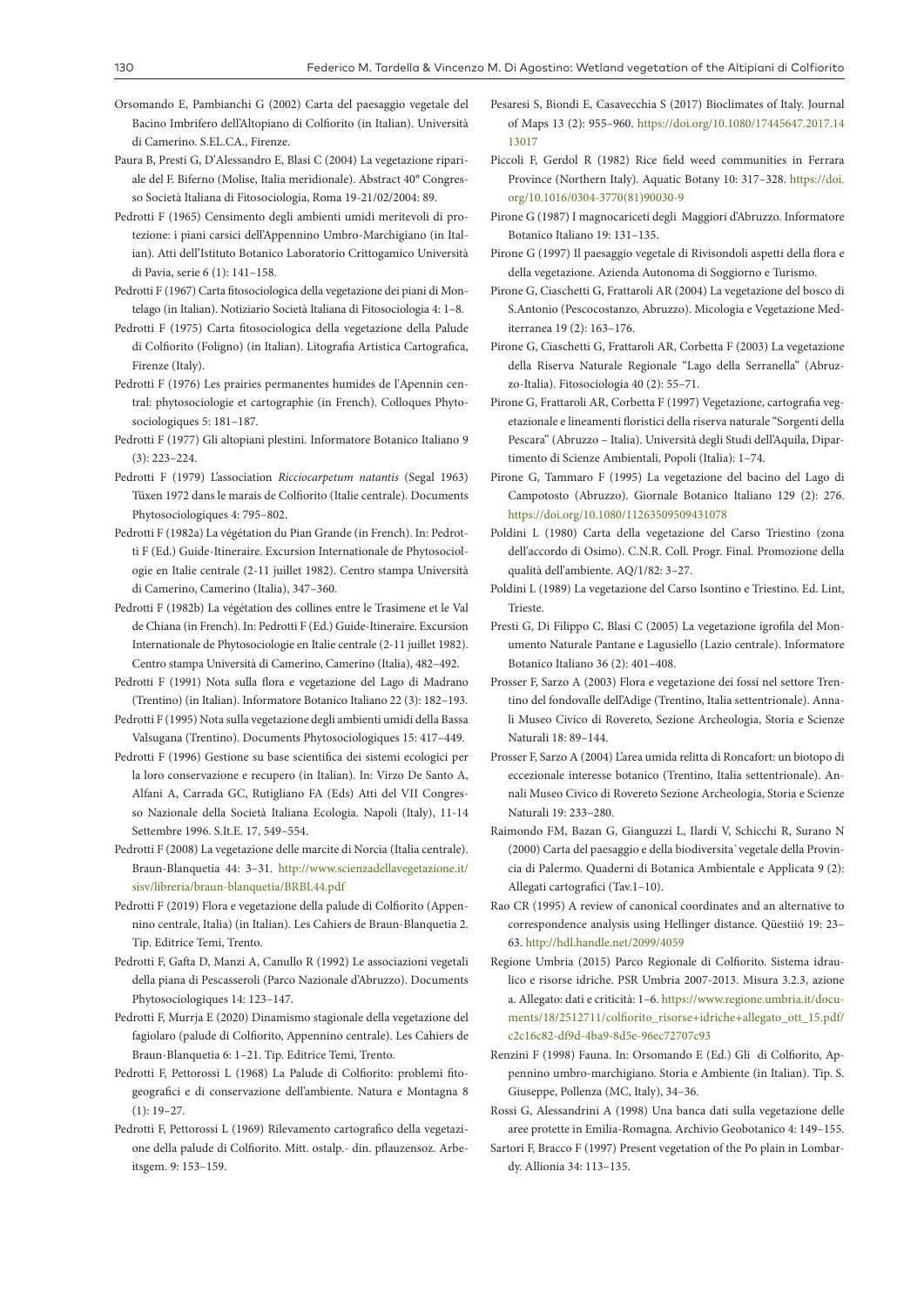- Sarzo A, Prosser F, Frisinghelli M (1999) Flora e vegetazione della zona umida di Bolzonella (Provincia di Padova – Italia settentrionale). Archivio Geobotanico 3: 179–200.
- Sburlino G, Tommaselli M, Oriolo G, Poldini L, Bracco F (2008) La vegetazione acquatica e palustre dell'Italia nord-orientale 2 – La classe *Potametea* Klika in Klika et V. Novák 1941 (in Italian). Fitosociologia 45 (2): 3–40. [http://www.scienzadellavegetazione.it/sisv/rivista/arti](http://www.scienzadellavegetazione.it/sisv/rivista/articoloCerca.do?idArticolo=50)[coloCerca.do?idArticolo=50](http://www.scienzadellavegetazione.it/sisv/rivista/articoloCerca.do?idArticolo=50)
- Sciandrello S (2009) La vegetazione igrofila dei bacini artificiali della Provincia di Caltanissetta (Sicilia centro-meridionale). Informatore Botanico Italiano 41 (1): 53–62.
- Scoppola A (1998) La vegetazione della Riserva Naturale Regionale Monte Rufeno (VT). Reg. Lazio-Riserva Naturale Monte Rufeno. Acquapendente: 104 pp.
- Sensi M (1998) Aspetti storici della Palude. In: Orsomando E (Ed.) Gli di Colfiorito. Appennino Umbro-Marchigiano. Storia e Ambiente. Tipografia S. Giuseppe, Pollenza (MC), Italy: 43–44.
- Šumberová K (2011a) Vegetace vodních rostlin zakořeněných ve dně (Potametea) (in Czech). Vegetation of aquatic plants rooted in the bottom. In Chytrý M (Ed.), Vegetace České republiky 3. Vodní a mokřadní vegetace. [Vegetation of the Czech Republic 3. Aquatic and wetland vegetation]. Academia, Praha, 100–247.
- Šumberová K (2011b) VBB08 Myriophylletum verticillati Gaudet ex Šumberová in Chytrý 2011 (in Czech). In: Chytrý, M. (Ed.) Vegetace České republiky. 3. Vodní a mokřadní vegetace [Vegetation of the Czech Republic 3. Aquatic and wetland vegetation]. Academia, Praha, 162–165.
- Tardella FM (2007) Studi geobotanici sull'Altopiano di Colfiorito finalizzati alla gestione dei Siti Natura 2000 in Umbria (in Italian). PhD Thesis. Camerino, Italy: University of Camerino.
- Tardella FM, Ballelli S, Raponi M, Piccioni S, Orsomando E (2002) Aspetti floristici e vegetazionali del Piano di Ricciano (Umbria). Plestia Colfiorito. 25° Mostra Mercato e Sagra della Patata Rossa della Montagna Umbro-Marchigiana 14-25 agosto 2002: 69–85.
- Tomaselli M, Bolpagni R, Gualmini M, Petraglia A, Longhi D (2006) Studio fitosociologico, cartografia della vegetazione ed analisi dello statotrofico delle acque delle "Paludi del Busatello" (Italia settentrionale) (in Italian). Bollettino del Museo Civico di Storia Naturale di Verona, Botanica Zoologia 30: 3–37.
- Tomasi D, Caniglia G (2004) La vegetazione de le Poscole: importante sito di biodiversità in Provincia di Vicenza (N-E Italia). Lavori Società Veneta di Scienze Naturali 29: 71–78.
- Tomei PE, Guazzi E, Kugler PC (2001) Le zone umide della Toscana: indagine sulle componenti floristiche e vegetazionali. Ed. Regione Toscana.
- Venanzoni R (1988) Contributo alla conoscenza dei prati umidi della Sila (Calabria - Italia). Documents Phytosociologiques 11: 613–633.
- Venanzoni R (1992) I prati umidi e inondati dell'Alta Valle del Velino (Rieti-Italia Centrale). Documents Phytosociologiques 14: 149–164.
- Venanzoni R, Apruzzese A, Gigante D, Suanno G, Vale F (2003) Contributo alla conoscenza della vegetazione acquatica e igrofitica del Laghi di Monticchio. Informatore Botanico Italiano 35 (1): 69–80.
- Venanzoni R, Gigante D (2000) Contributo alla conoscenza della vegetazione degli ambienti umidi dell'Umbria (Italia) (in Italian). Fitosociologia 37 (2): 13–63.
- Venanzoni R, Properzi A, Bricchi E, Landucci F, Gigante D (2018) The Magnocaricetalia Pignatti 1953 (*Phragmito-Magnocaricetea* Klika in Klika et Novák 1941) Plant Communities of Italy. Geobotany Studies, Springer, Berlin-New York, pp 135-173.

Viciani D, Raffaelli M (2003) Contributo alla conoscenza di flora e vegetazione spontanea delle Riserve Naturali di Valle dell'Inferno - Bandella e Ponte a Buriano - Penna (Arezzo, Toscana). Parlatorea 6: 131–162.

## Appendixes

#### Appendix I – Coordinates of localities.

Palude di Colfiorito: 43° 01.35' N; 12° 52.50' E Piano di Annifo: 43° 02.50' N; 12° 52.20' E Piano di Arvello: 43° 02.15' N; 12° 51.20' E Piano di Colfiorito: 43° 02.30' N; 12° 54.60' E Piano di Colle Croce: 43° 03.70' N; 12° 51.95' E Piano di Popola e Cesi: 43° 00.00' N; 12° 53.85' E Piano di Ricciano: 43° 00.45' N; 12° 50.90' E

Appendix II – Dates of relevés.

**Suppl. material 1: Table S1** – Rels 1–10: 12/08/2006. **Suppl. material 1: Table S2** – Rels 1–4: 20/05/2006; rels 5–6: 27/05/2006; rels 7–8: 18/05/2009.

**Suppl. material 1: Table S3** – Rels 1, 3, 6–9: 27/05/2006; rels 2: 18/05/2009; rels 4–5: 17/05/2008.

**Suppl. material 1: Table S4** – Rels 1–3: 18/05/2009; rel. 4: 24/05/2008; rels 5–6: 26/08/2006; rels 7–8: 20/05/2006; rels 9: 30/05/2009; rel. 10: 03/09/2005; rels 11: 20/05/2006; rel. 12: 30/05/2009; rels 13–16: 20/05/2006.

**Suppl. material 1: Table S5** – Rel. 1: 20/05/2006; rels 2: 27/05/2006; rels 3–4: 02/06/2005.

**Suppl. material 1: Table S6** – Rels 1–2, 3, 9, 16, 19–20: 27/05/2006; rels 4, 5: 20/05/2006; rels 6–7, 27: 11/07/2005; rels 8, 18, 28: 03/09/2005; rels 10–15, 17, 29–30: 18/05/2009; rels 21: 27/05/2006; rels 22–23 02/06/2005; rels 24: 12/08/2006; rels 25–26: 21/06/2005.

**Suppl. material 1: Table S7** – Rels 1–3: 27/05/2006.

**Suppl. material 1: Table S8** – Rel. 1: 24/05/2008; rels 2, 8: 20/05/2006; rels 3–6, 9–11: 27/05/2006; rel. 7: 02/06/2005.

**Suppl. material 1: Table S9** – Rels 1–2: 27/05/2006; rel. 3: 12/08/2006; rel. 4: 06/05/2006.

**Suppl. material 1: Table S10** – Rels 1, 12–14: 27/05/2006; rels 2–3: 20/05/2006; Rel. 4–5: 26/08/2006; rels 6–7, 10–11, 15, 17–21: 03/09/2005; rels 8: 27/05/2006; rels 9, 11, 16: 18/05/2009.

**Suppl. material 1: Table S11** – Rels 1–3, 5: 26/08/2006; rel. 4: 12/08/2006.

**Suppl. material 1: Table S12** – Rels 1, 5: 26/08/2006; rels 2–3: 27/05/2006; rels 4, 7: 12/08/2006; rel. 6: 11/07/2005.

**Suppl. material 1: Table S13** – Rel. 1: 24/05/2008;Rel. 2–3, 5: 10/06/2006; Rel. 4: 13/05/2006; Rel. 6–7, 7: 27/05/2006.

**Suppl. material 1: Table S14** – Rels 1, 29–30, 34– 37: 27/05/2006; rels 2–5: 24/06/2006; rels 6, 14–15: 24/05/2008; rels 7–8: 27/05/2006; rels 9–10: 20/05/2006;